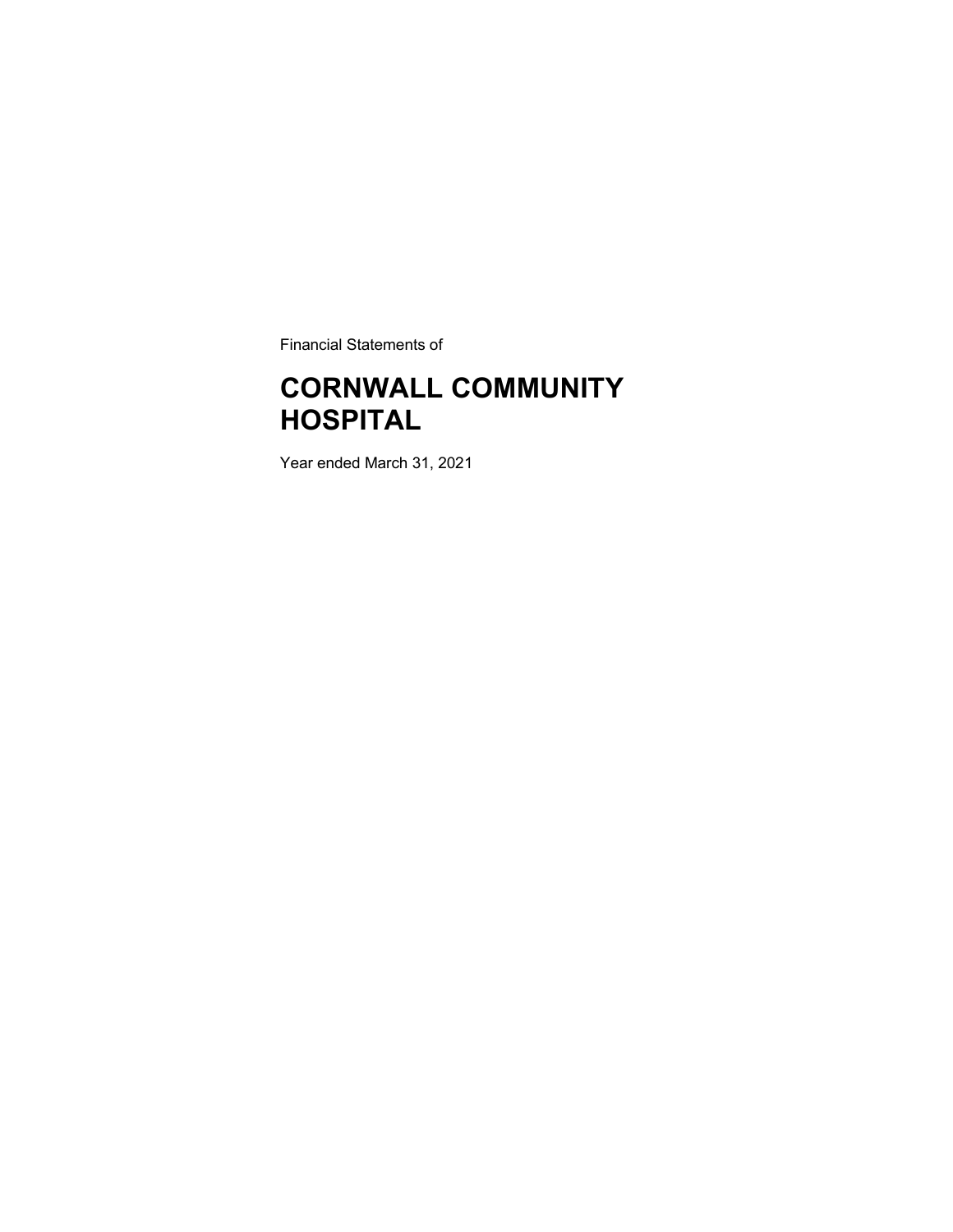Table of Contents

Year ended March 31, 2021

|           |                              | Page |
|-----------|------------------------------|------|
| ٠         | Independent Auditors' Report |      |
| $\bullet$ | <b>Financial Statements</b>  |      |
|           | $\bullet$                    |      |
|           | $\bullet$                    |      |
|           | ٠                            |      |
|           | ٠                            |      |
|           | ٠                            |      |
|           | ٠                            |      |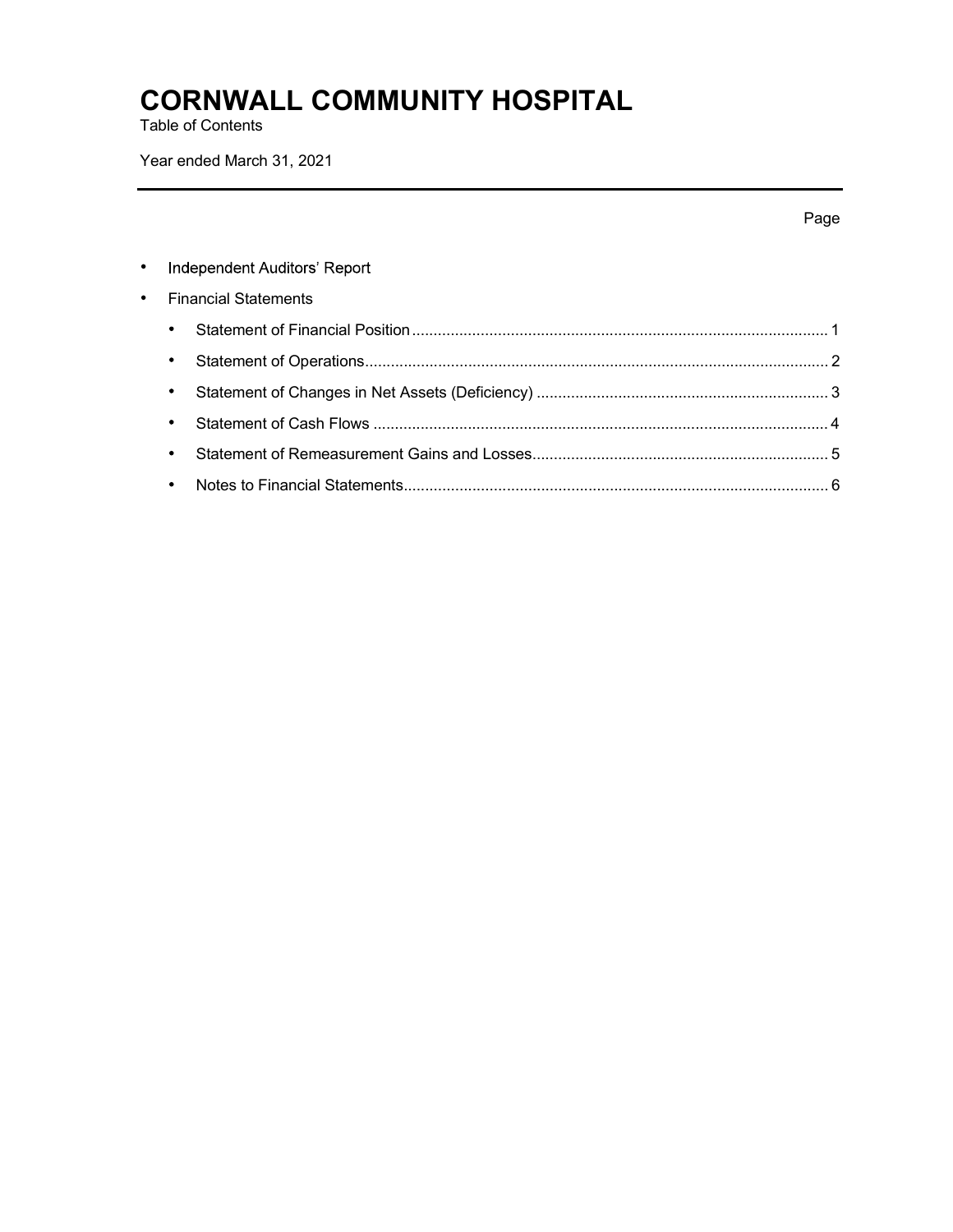

**KPMG LLP** 863 Princess Street, Suite 400 Kingston ON K7L 5N4 Canada Tel 613-549-1550 Fax 613-549-6349

### INDEPENDENT AUDITORS' REPORT

To the Board of Directors of Cornwall Community Hospital

### **Opinion**

We have audited the financial statements of Cornwall Community Hospital (the "Entity"), which comprise:

- the statement of financial position as at March 31, 2021
- the statement of operations for the year then ended
- the statement of changes in net assets (deficiency) for the year then ended
- the statement of cash flows for the year then ended
- the statement of remeasurement gains and losses
- and notes to the financial statements, including a summary of significant accounting policies.

(Hereinafter referred to as the "financial statements").

In our opinion, the accompanying financial statements, present fairly, in all material respects, the financial position of the Entity as at March 31, 2021, its results of operations, its cash flows and the remeasurement gains and losses for the year then ended in accordance with Canadian public sector accounting standards.

### Basis for Opinion

We conducted our audit in accordance with Canadian generally accepted auditing standards. Our responsibilities under those standards are further described in the "Auditors' Responsibilities for the Audit of the Financial Statements" section of our auditors' report.

We are independent of the Entity in accordance with the ethical requirements that are relevant to our audit of the financial statements in Canada and we have fulfilled our other ethical responsibilities in accordance with these requirements.

We believe that the audit evidence we have obtained is sufficient and appropriate to provide a basis for our opinion.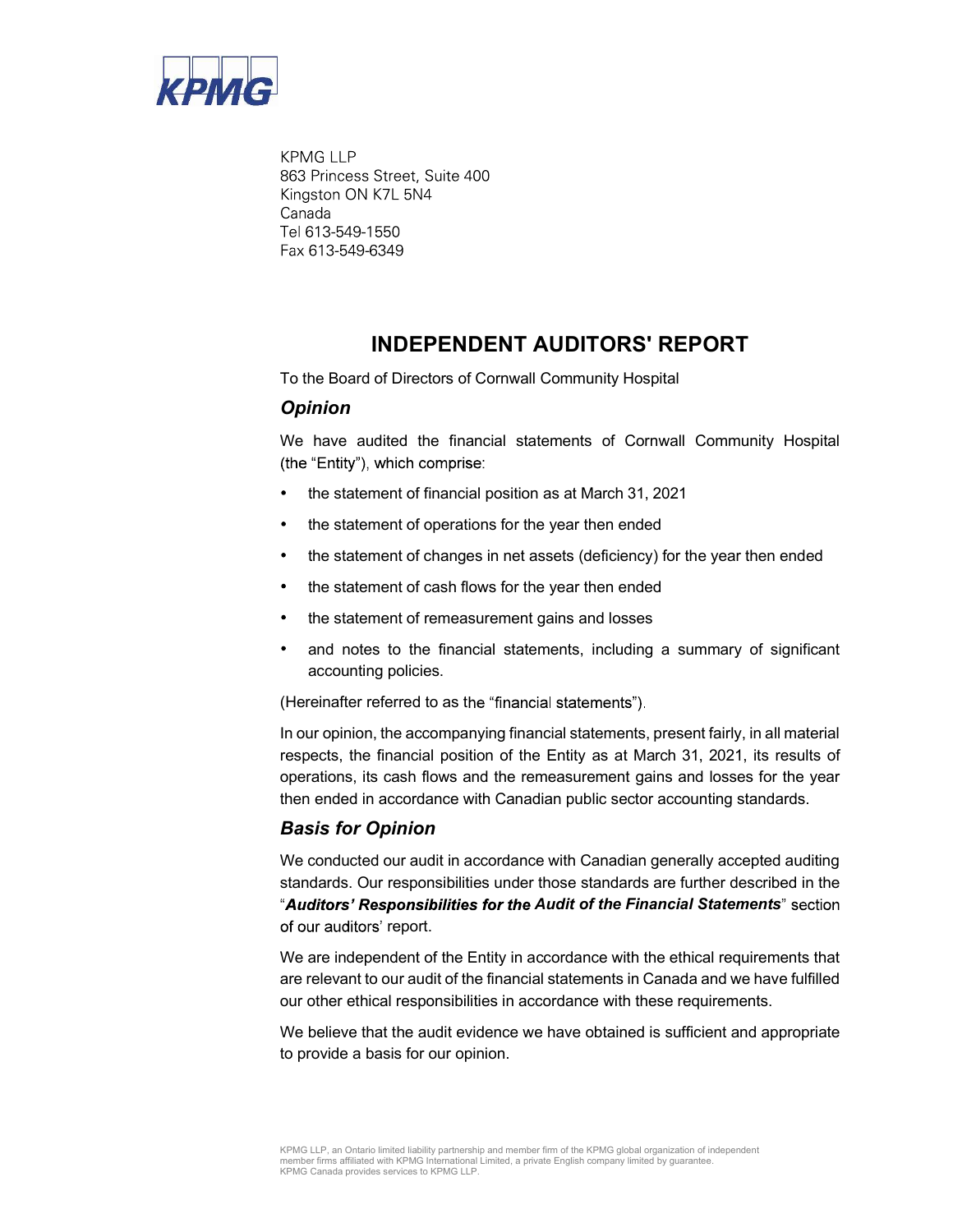

Page 2

### Responsibilities of Management and Those Charged with Governance for the Financial Statements

Management is responsible for the preparation and fair presentation of the financial statements in accordance with Canadian public sector accounting standards, and for such internal control as management determines is necessary to enable the preparation of financial statements that are free from material misstatement, whether due to fraud or error.

In preparing the financial statements, management is responsible for assessing the Entity's ability to continue as a going concern, disclosing as applicable, matters related to going concern and using the going concern basis of accounting unless management either intends to liquidate the Entity or to cease operations, or has no realistic alternative but to do so.

Those charged with governance are responsible for overseeing the Entity's financial reporting process.

### Auditors' Responsibilities for the Audit of the Financial **Statements**

Our objectives are to obtain reasonable assurance about whether the financial statements as a whole are free from material misstatement, whether due to fraud or error, and to issue an auditors' report that includes our opinion.

Reasonable assurance is a high level of assurance, but is not a guarantee that an audit conducted in accordance with Canadian generally accepted auditing standards will always detect a material misstatement when it exists.

Misstatements can arise from fraud or error and are considered material if, individually or in the aggregate, they could reasonably be expected to influence the economic decisions of users taken on the basis of the financial statements.

As part of an audit in accordance with Canadian generally accepted auditing standards, we exercise professional judgment and maintain professional skepticism throughout the audit.

We also:

Identify and assess the risks of material misstatement of the financial statements, whether due to fraud or error, design and perform audit procedures responsive to those risks, and obtain audit evidence that is sufficient and appropriate to provide a basis for our opinion.

The risk of not detecting a material misstatement resulting from fraud is higher than for one resulting from error, as fraud may involve collusion, forgery, intentional omissions, misrepresentations, or the override of internal control.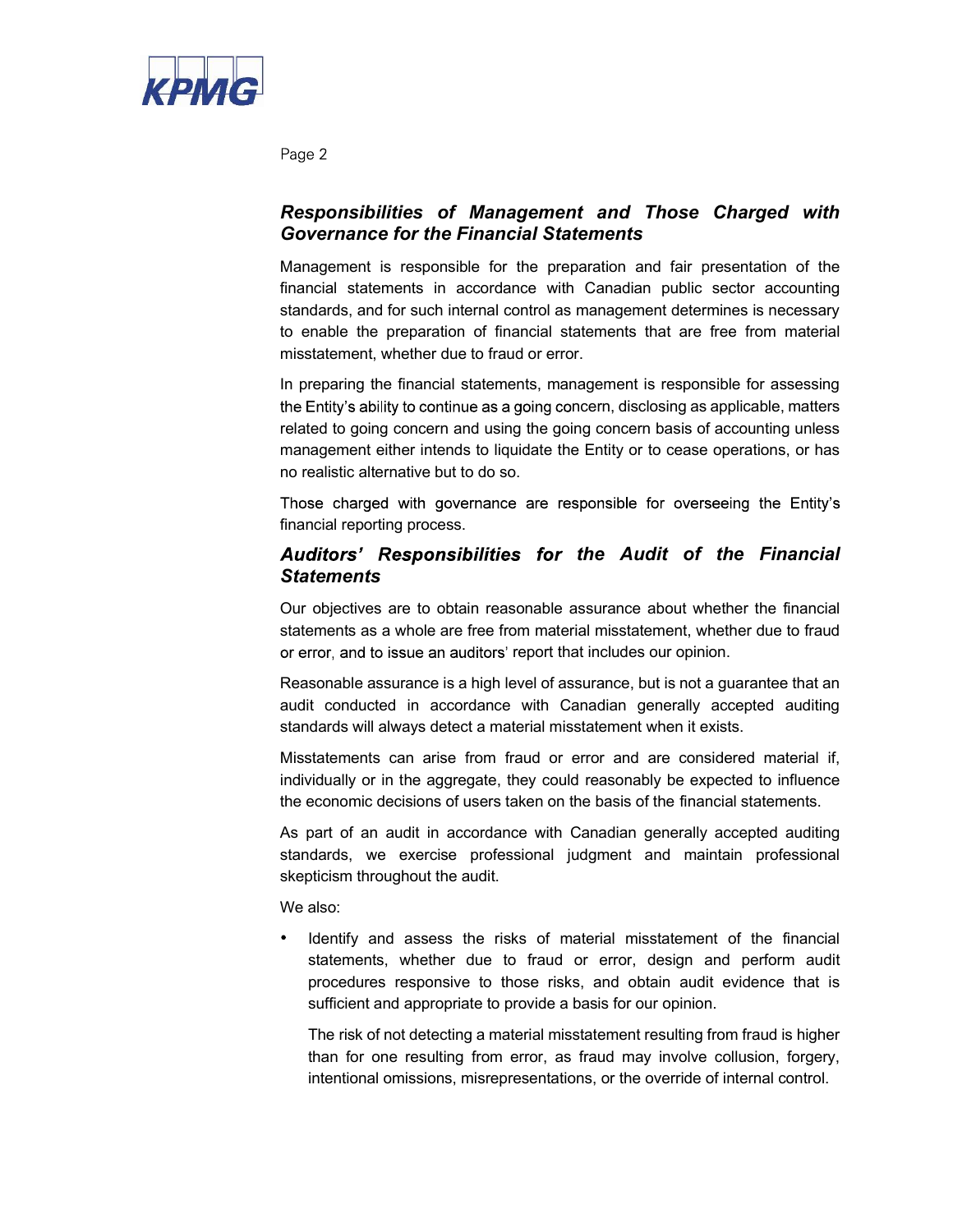

Page 3

- Obtain an understanding of internal control relevant to the audit in order to design audit procedures that are appropriate in the circumstances, but not for the purpose of expressing an opinion on the effectiveness of the Entity's internal control.
- Evaluate the appropriateness of accounting policies used and the reasonableness of accounting estimates and related disclosures made by management.
- Conclude on the appropriateness of management's use of the going concern basis of accounting and, based on the audit evidence obtained, whether a material uncertainty exists related to events or conditions that may cast significant doubt on the Entity's ability to continue as a going concern. If we conclude that a material uncertainty exists, we are required to draw attention in our auditors' report to the related disclosures in the financial statements or, if such disclosures are inadequate, to modify our opinion. Our conclusions are based on the audit evidence obtained up to the date of our auditors' report. However, future events or conditions may cause the Entity to cease to continue as a going concern.
- Evaluate the overall presentation, structure and content of the financial statements, including the disclosures, and whether the financial statements represent the underlying transactions and events in a manner that achieves fair presentation.
- Communicate with those charged with governance regarding, among other matters, the planned scope and timing of the audit and significant audit findings, including any significant deficiencies in internal control that we identify during our audit.

 $kPMS$  11P

Chartered Professional Accountants, Licensed Public Accountants Kingston, Canada June 3, 2021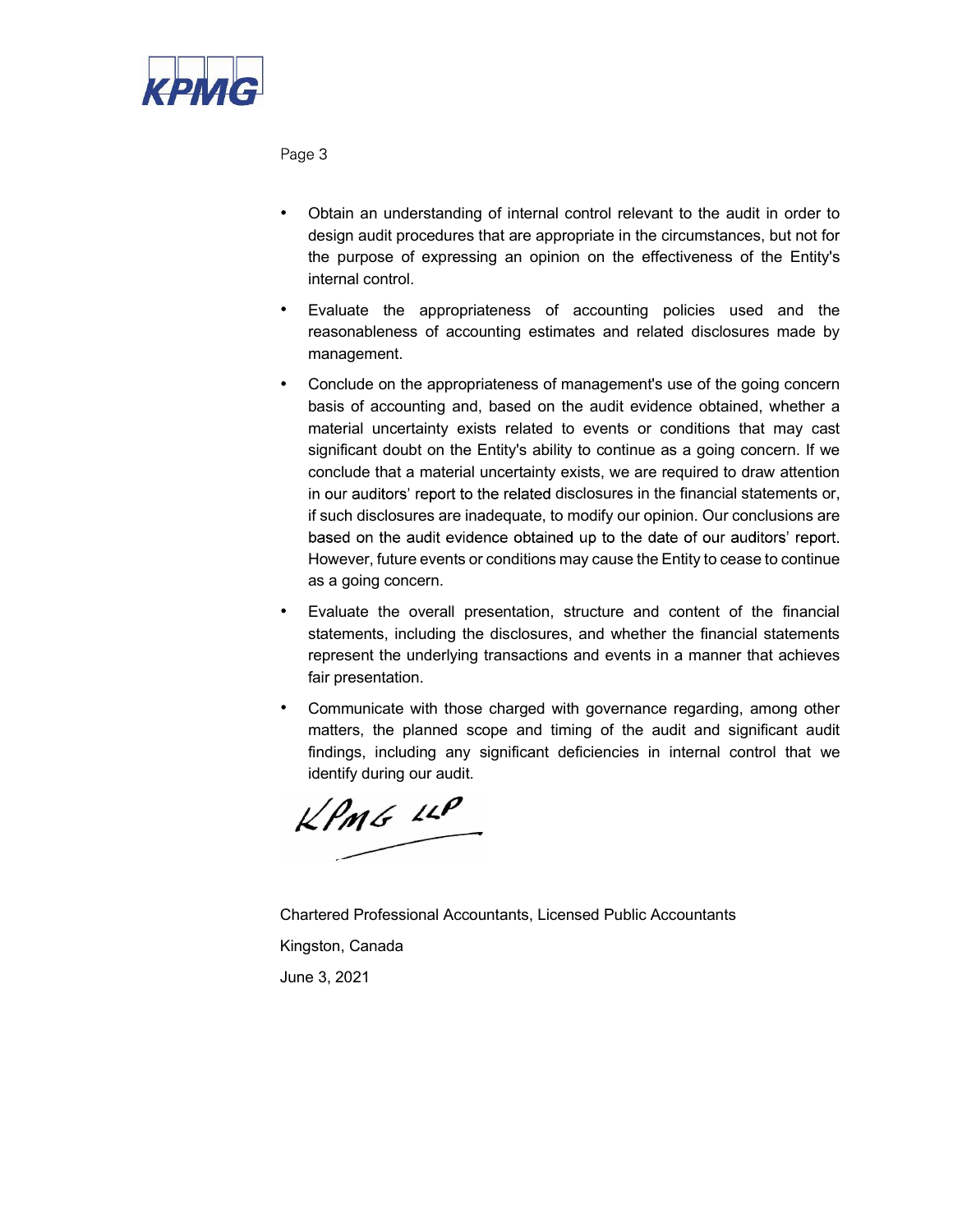Statement of Financial Position

March 31, 2021, with comparative information for 2020

|                                                                                                | 2021              | 2020             |
|------------------------------------------------------------------------------------------------|-------------------|------------------|
| <b>Assets</b>                                                                                  |                   |                  |
| Current assets:                                                                                |                   |                  |
| Cash                                                                                           | 10,575,373<br>\$  | \$<br>10,745,693 |
| Restricted cash (note 4)                                                                       | 460,000           |                  |
| Accounts receivable (note 3)                                                                   | 14,067,694        | 4,142,628        |
| Inventories                                                                                    | 2,243,233         | 1,382,019        |
| Prepaid expenses                                                                               | 1,499,692         | 1,381,502        |
|                                                                                                | 28,845,992        | 17,651,842       |
| Restricted cash (note 4)                                                                       | 209,010           | 209,010          |
| Capital assets (note 5)                                                                        | 115,852,238       | 121, 183, 789    |
|                                                                                                | \$144,907,240     | \$139,044,641    |
| Liabilities, Deferred Contributions and Net Assets (Deficiency)<br><b>Current liabilities:</b> |                   |                  |
| Accounts payable and accrued liabilities (note 6)                                              | 24,154,460<br>\$. | 16,124,693       |
| Deferred revenue                                                                               | 3,017,881         | 1,970,142        |
| Employee future benefits (note 7)                                                              | 457,074           | 533,052          |
| Current portion of long-term debt (note 8)                                                     | 1,540,000         | 1,510,000        |
|                                                                                                | 29,169,415        | 20,137,887       |
| Employee future benefits (note 7)                                                              | 6,081,702         | 5,914,515        |
| Long-term debt (note 8)                                                                        | 6,338,000         | 7,878,000        |
| Interest rate swaps (note 8)                                                                   | 17,494            | 353,560          |
| Deferred capital contributions (note 9)                                                        | 101,182,660       | 105,308,365      |
| Other long-term accrued liabilities                                                            |                   | 64,026           |
|                                                                                                | 142,789,271       | 139,656,353      |
| Net assets (deficiency):                                                                       |                   |                  |
| Invested in capital assets (note 10)                                                           | 6,791,578         | 6,487,424        |
| Restricted for endowments (note 11)                                                            | 209,010           | 209,010          |
| Unrestricted                                                                                   | (4,865,125)       | (6,954,586)      |
|                                                                                                | 2,135,463         | (258, 152)       |
| Accumulated remeasurement losses                                                               | (17, 494)         | (353, 560)       |
|                                                                                                | 2,117,969         | (611, 712)       |
| Contingencies and commitments (note 12)                                                        |                   |                  |
|                                                                                                | \$144,907,240     | \$139,044,641    |

See accompanying notes to financial statements.

On behalf of the Board:

Director Dernette Clementic Director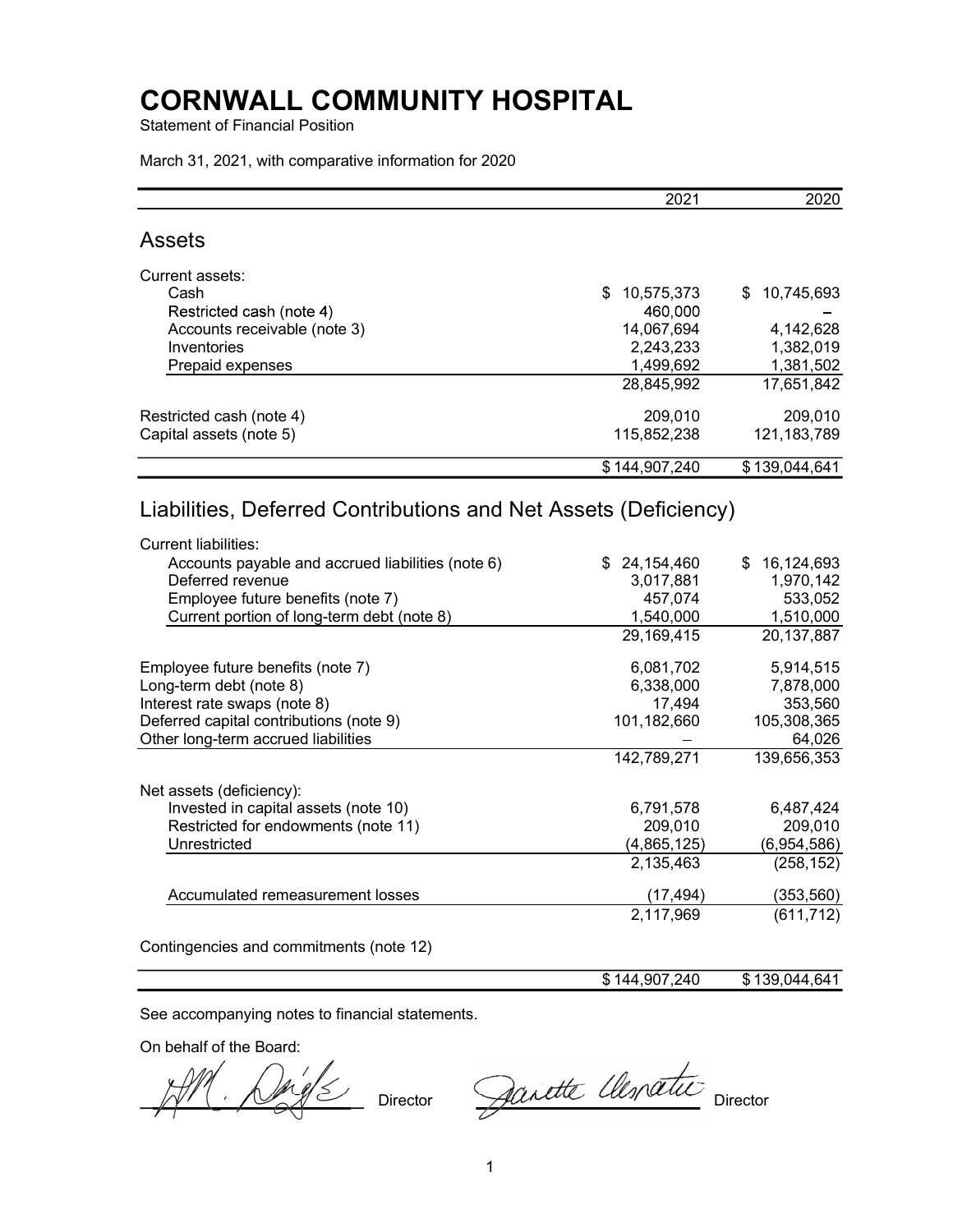Statement of Operations

Year ended March 31, 2021, with comparative information for 2020

|                                                             | 2021            | 2020          |
|-------------------------------------------------------------|-----------------|---------------|
|                                                             |                 |               |
| Revenue:<br>Patient care:                                   |                 |               |
| Ministry of Health (note 18)                                | \$110,159,169   | \$97,602,951  |
| Other                                                       | 16,683,625      | 17,423,998    |
| Recovery:                                                   |                 |               |
| Preferred accommodations                                    | 32,980          | 704,000       |
| Other                                                       | 4,906,466       | 6,135,419     |
| Investment income                                           | 71,953          | 173,847       |
| Amortization of deferred contributions related to equipment | 1,562,056       | 1,431,870     |
| Other programs:                                             |                 |               |
| Ministry of Health                                          | 8,820,778       | 9,011,116     |
| Ministry of Community and Social Services                   | 3,408,460       | 2,950,968     |
|                                                             | 145,645,487     | 135,434,169   |
|                                                             |                 |               |
| Expenses:                                                   |                 |               |
| Salaries and wages                                          | 64,022,439      | 56,672,872    |
| Employee benefits                                           | 19,260,205      | 17, 154, 327  |
| Medical staff remuneration                                  | 12,052,894      | 11,283,477    |
| Medical and surgical supplies                               | 7,030,350       | 6,472,414     |
| Drugs and medical gases                                     | 5,610,648       | 5,702,040     |
| Other supplies and expenses                                 | 20,056,948      | 19,941,133    |
| <b>Buildings and grounds</b>                                | 926,226         | 889,914       |
| Amortization of capital assets - equipment                  | 3,870,666       | 3,886,347     |
| Interest on long-term debt                                  | 92,962          | 122,807       |
| Other programs:                                             |                 |               |
| Ministry of Health                                          | 8,820,778       | 9,011,116     |
| Ministry of Community and Social Services                   | 3,408,460       | 2,950,968     |
|                                                             | 145, 152, 576   | 134,087,415   |
|                                                             |                 |               |
| Excess of revenue over expenses before undernoted items     | 492,911         | 1,346,754     |
| Working funds initiative (note 19)                          | 2,237,400       |               |
|                                                             |                 |               |
| Interest on long-term debt                                  | (110, 801)      | (115, 657)    |
| Amortization of deferred contributions related to building  | 5,244,303       | 5,235,222     |
| Amortization of capital assets - building                   | (5,470,198)     | (5,477,335)   |
|                                                             | (336, 696)      | (357, 770)    |
|                                                             |                 |               |
| Excess of revenue over expenses                             | 2,393,615<br>\$ | 988,984<br>\$ |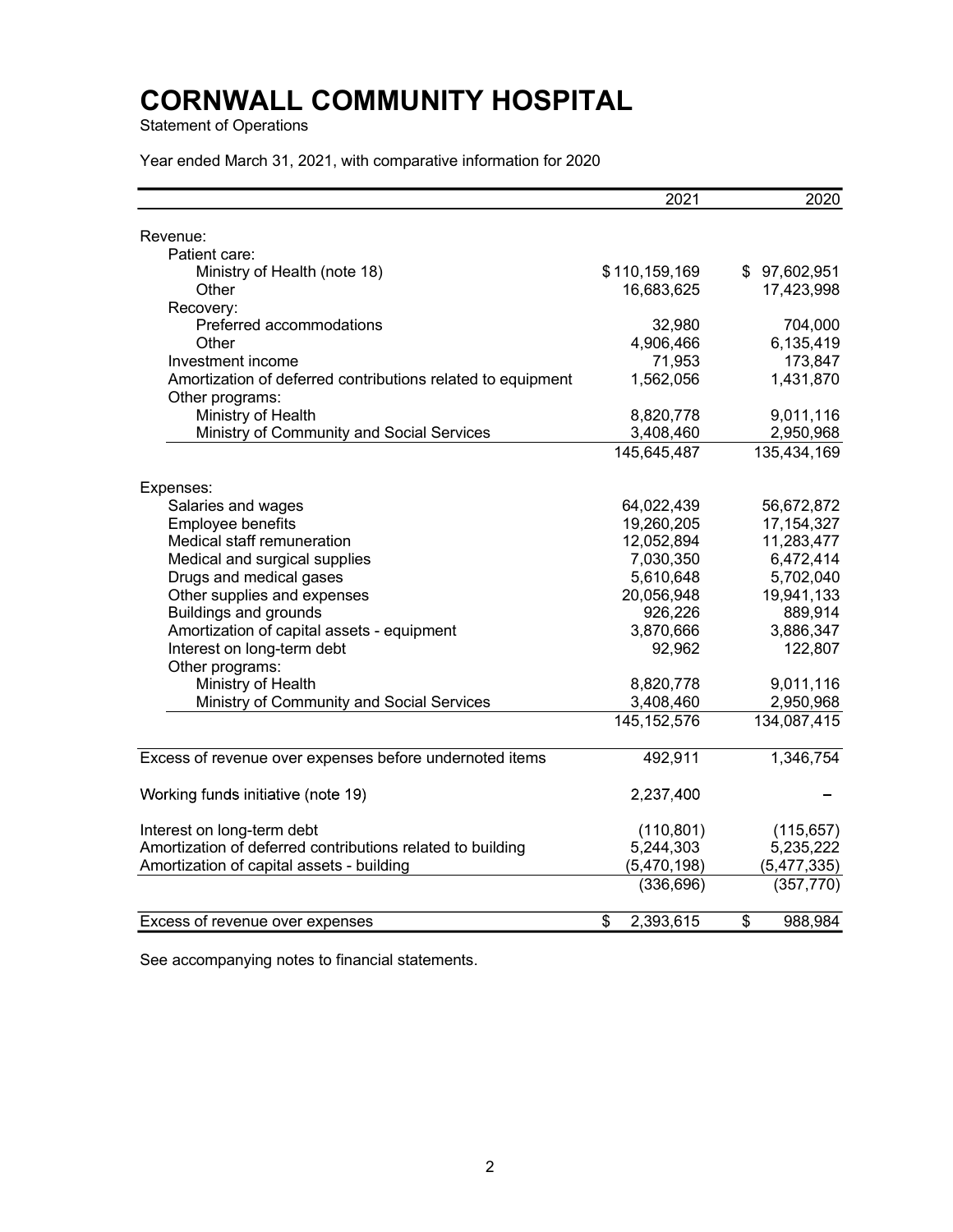Statement of Changes in Net Assets (Deficiency)

Year ended March 31, 2021, with comparative information for 2020

|                                                                  | Invested in<br>capital assets |      | Endowments |    | Unrestricted     | 2021<br>Total |   | 2020<br>Total                   |
|------------------------------------------------------------------|-------------------------------|------|------------|----|------------------|---------------|---|---------------------------------|
| Balance (deficiency),<br>beginning of year                       | \$<br>6,487,424 \$            |      | 209,010    | \$ | $(6,954,586)$ \$ |               |   | $(258, 152)$ \$ $(1, 247, 136)$ |
| Excess (deficiency) of<br>revenue over expenses<br>(note 10 (b)) | (2,534,505)                   |      |            |    | 4,928,120        | 2,393,615     |   | 988,984                         |
| Net change in investment<br>in capital assets (note 10 (b))      | 2,838,659                     |      |            |    | (2,838,659)      |               |   |                                 |
| Balance (deficiency),<br>end of year                             | \$<br>6,791,578               | - \$ | 209,010    | S  | $(4,865,125)$ \$ | 2,135,463     | S | (258, 152)                      |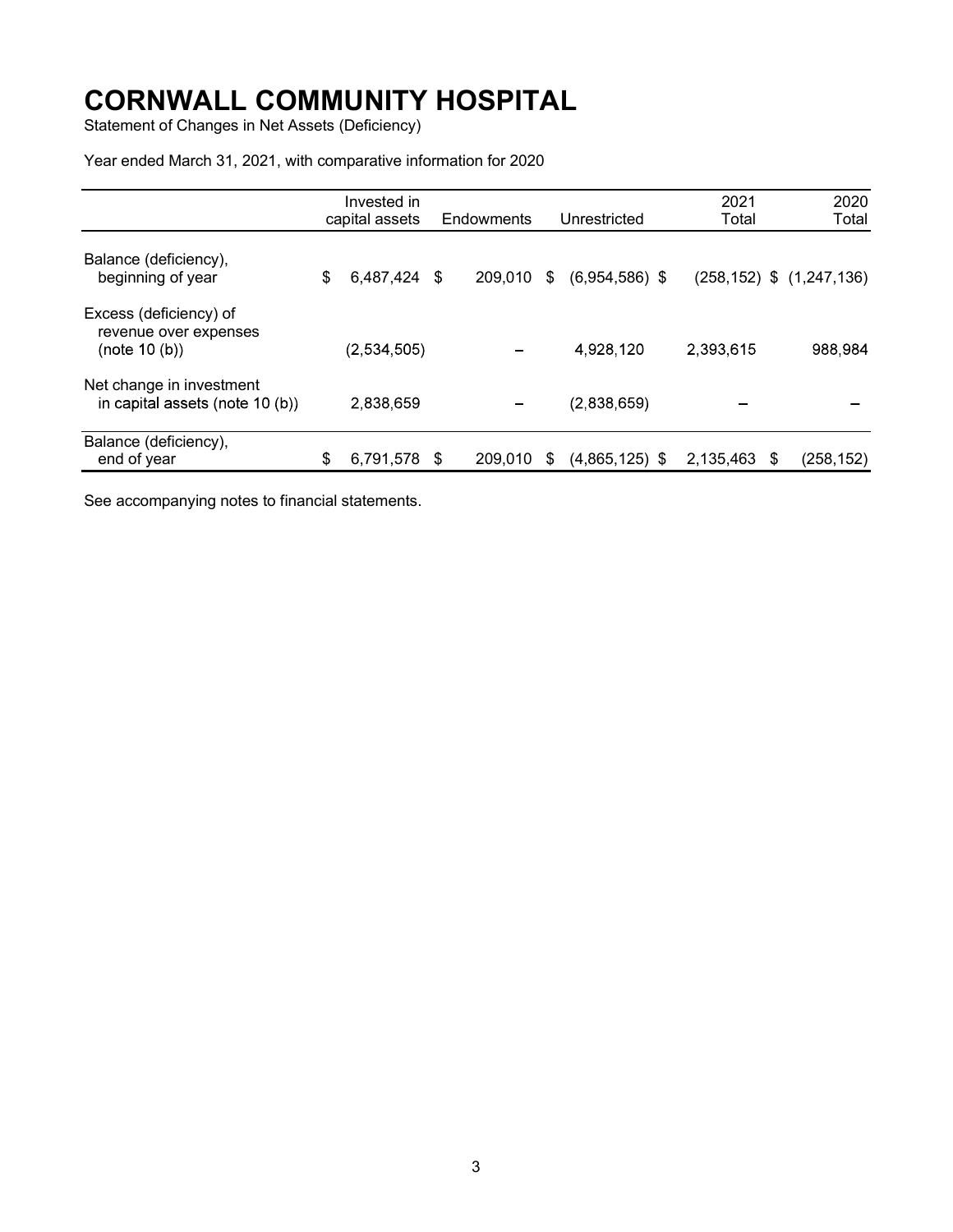Statement of Cash Flows

Year ended March 31, 2021, with comparative information for 2020

|                                                                         | 2021                   | 2020             |
|-------------------------------------------------------------------------|------------------------|------------------|
| Cash provided by (used for):                                            |                        |                  |
| Operating activities:                                                   |                        |                  |
| Excess of revenue over expenses                                         | \$<br>2,393,615        | \$<br>988,984    |
| Items not involving cash:                                               |                        |                  |
| Amortization of capital assets                                          | 9,340,864              | 9,363,682        |
| Amortization of deferred contributions                                  |                        |                  |
| related to capital assets                                               | (6,806,359)            | (6,667,092)      |
| Increase in employee future benefits                                    | 91,209                 | 54,698           |
| Net change in non-cash working capital                                  |                        |                  |
| components (note 14)<br>Decrease in other long-term accrued liabilities | (1,826,965)            | 551,261          |
|                                                                         | (64, 026)<br>3,128,338 | 4,291,533        |
|                                                                         |                        |                  |
| Capital activities:                                                     |                        |                  |
| Purchase of capital assets                                              | (4,057,059)            | (2,507,154)      |
| Loss on disposal of capital assets                                      | 47,747                 | 36,708           |
| Increase in deferred contributions related                              |                        |                  |
| to capital assets                                                       | 2,692,230              | 984,473          |
| Gain on disposal of funded capital asset                                | (11, 576)              |                  |
|                                                                         | (1,328,658)            | (1,485,973)      |
| Financing activities:                                                   |                        |                  |
| Repayment of long-term debt                                             | (1,510,000)            | (1,480,000)      |
|                                                                         |                        |                  |
| Increase in cash                                                        | 289,680                | 1,325,560        |
| Cash, beginning of year                                                 | 10,954,703             | 9,629,143        |
|                                                                         |                        |                  |
| Cash, end of year                                                       | \$11,244,383           | \$<br>10,954,703 |
|                                                                         |                        |                  |
| Cash is comprised of the following:<br>Cash                             | \$<br>10,575,373       | 10,745,693<br>\$ |
| Restricted cash (capital)                                               | 460,000                |                  |
| Restricted cash                                                         | 209,010                | 209,010          |
|                                                                         |                        |                  |
|                                                                         | \$<br>11,244,383       | 10,954,703<br>\$ |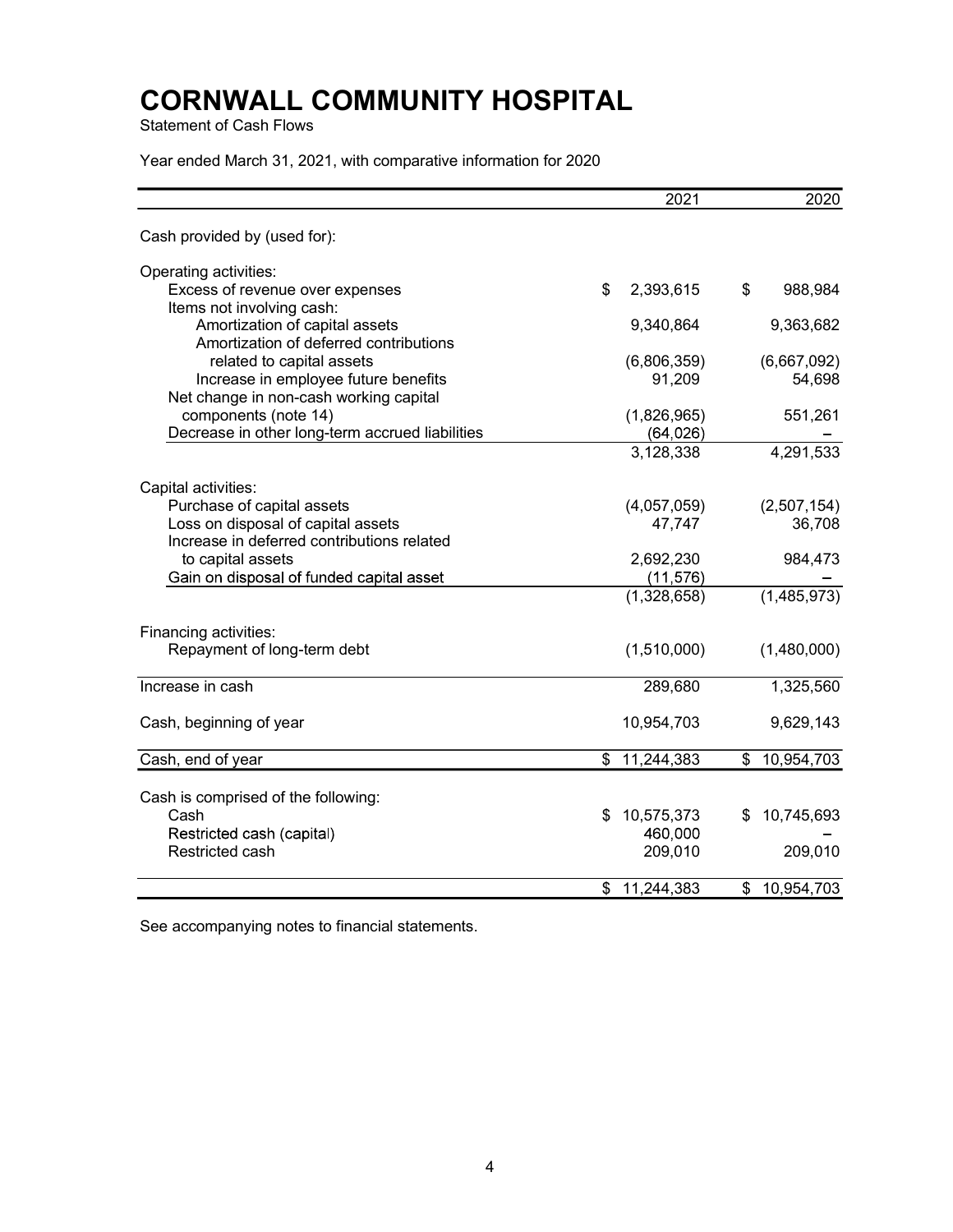Statement of Remeasurement Gains and Losses

Year ended March 31, 2021, with comparative information for 2020

|                                                                | 2021                  | 2020       |
|----------------------------------------------------------------|-----------------------|------------|
| Accumulated remeasurement gains (losses),<br>beginning of year | (353,560)<br>\$.<br>S | 42,834     |
| Unrealized gain (loss) attributable to:<br>Interest rate swaps | 336,066               | (396, 394) |
| Accumulated remeasurement losses,<br>end of year               | S<br>(17,494)         | (353, 560) |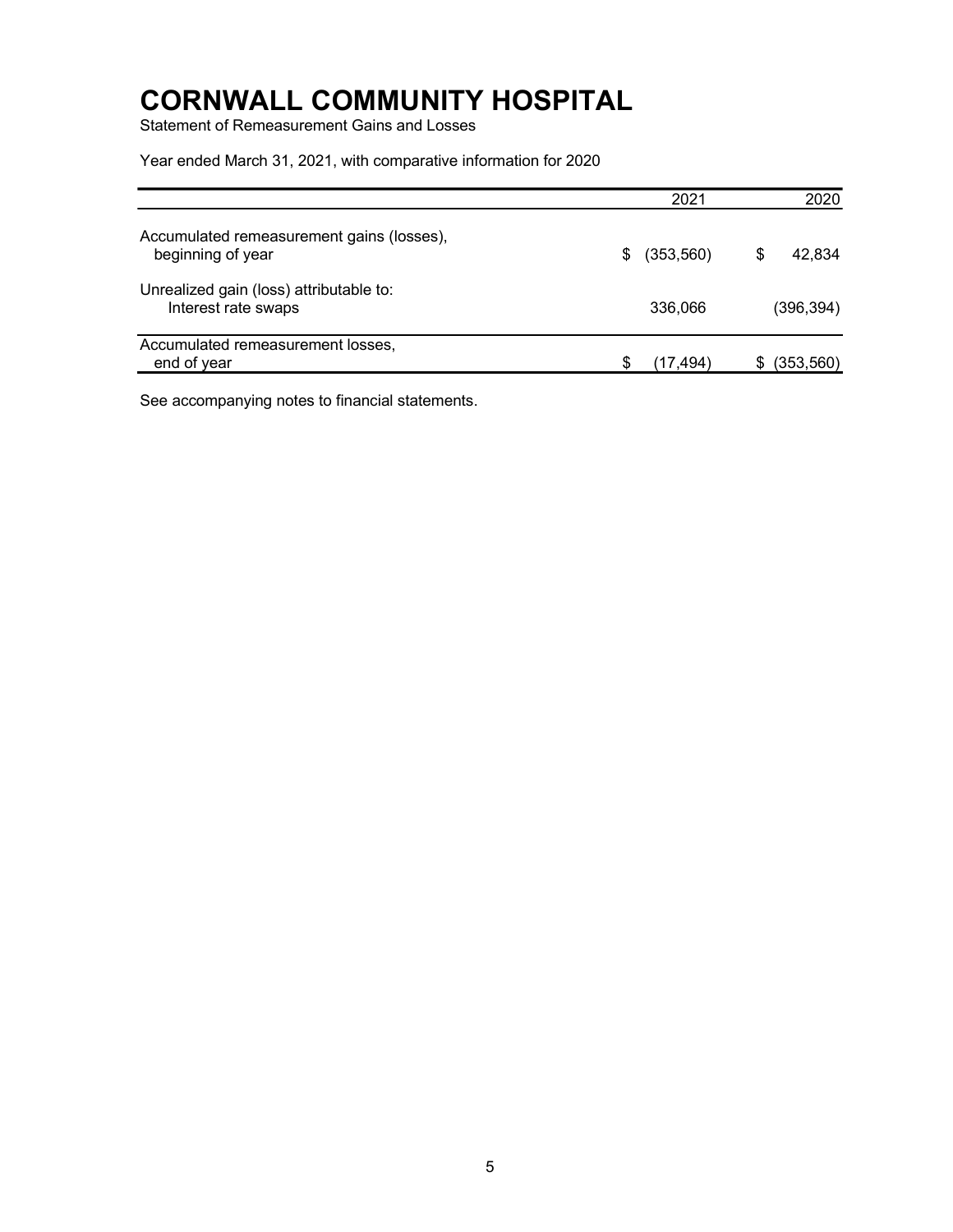Notes to Financial Statements

Year ended March 31, 2021

Cornwall Community Hospital/Hôpital communautaire under the Ontario Corporations Act. The Hospital is principally involved in providing health care services to Cornwall and area. The Hospital is a registered charity under the Income Tax Act and accordingly is exempt from income taxes, provided certain requirements of the Income Tax Act are met.

#### 1. Significant accounting policies:

(a) Revenue recognition:

The Hospital follows the deferral method of accounting for contributions, which include donations and government grants.

Under the Health Insurance Act and Regulations thereto, the Hospital is funded primarily by the Province of Ontario in accordance with budget arrangements established by the Ministry of Health. Operating grants are recorded as revenue in the period to which they relate. Grants approved but not received at the end of an accounting period are accrued. Where a portion of a grant relates to a future period, it is deferred and recognized in that subsequent period.

Unrestricted contributions are recognized as revenue when received or receivable if the amount to be received can be reasonably estimated and collection is reasonably assured.

Externally restricted contributions, other than endowment contributions, are recognized as revenue in the year in which the related expenses are incurred. Contributions restricted for the purchase of capital assets are deferred and amortized into revenue on a straight-line basis, at a rate corresponding with the amortization rate for the related capital assets.

Revenue from the Ontario Health Insurance Plan (OHIP), preferred accommodations, and other revenue is recognized when the goods are sold or the service is provided.

Endowment contributions are recognized as direct increases in endowment net assets.

(b) Contributed services:

A substantial number of volunteers contribute a significant amount of their time each year to assist the Hospital in carrying out its service activities. Due to the difficulty of determining the fair value, contributed services are not recognized in the financial statements.

(c) Inventories:

Inventories are valued at the lower of average cost and replacement cost.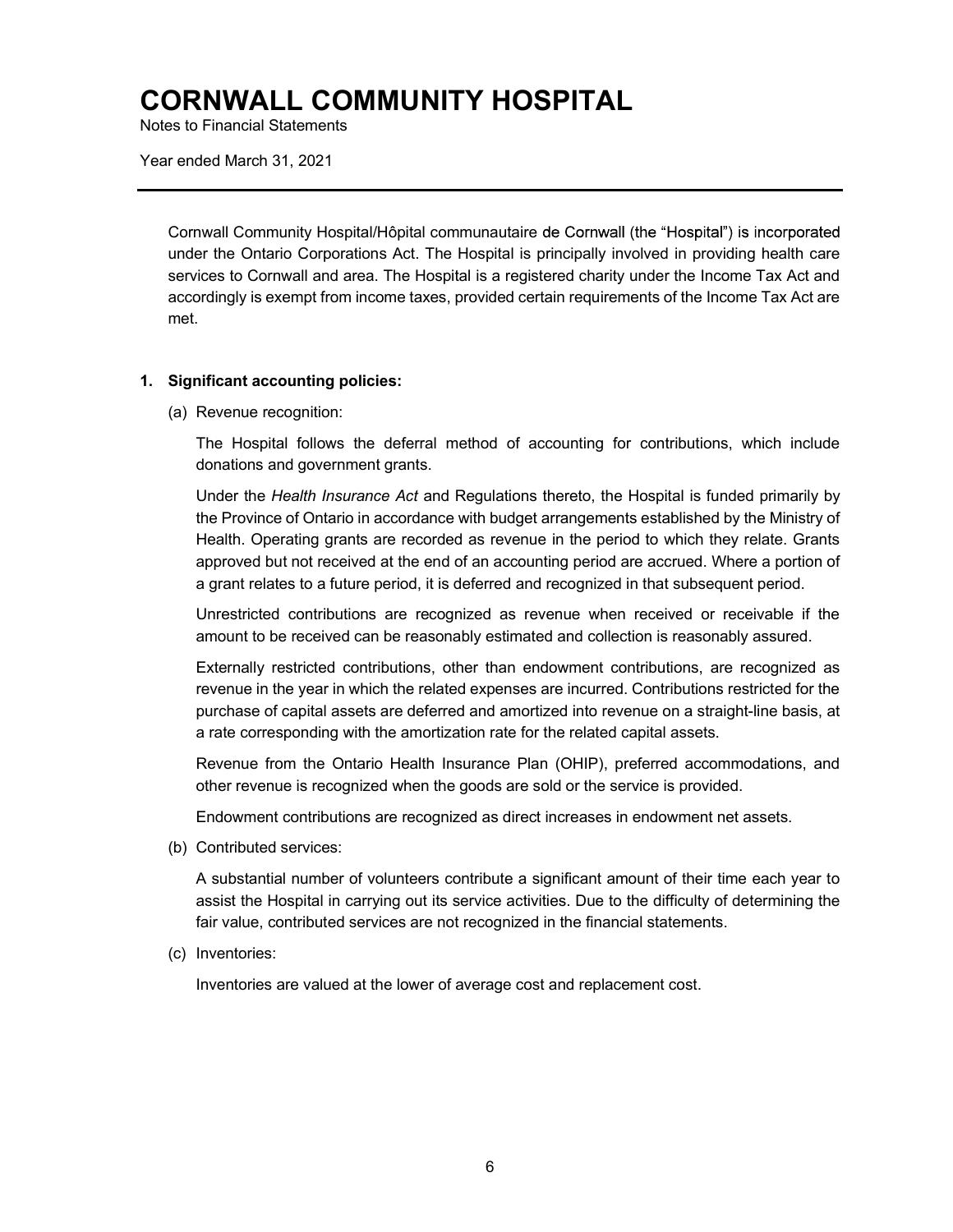Notes to Financial Statements (continued)

Year ended March 31, 2021

#### 1. Significant accounting policies (continued):

(d) Capital assets:

Purchased capital assets, other than minor equipment are recorded at cost. Assets acquired under capital lease are initially recorded at the present value of future minimum lease payments and amortized over the estimated life of the assets. When a capital asset no longer contributes to the Hospital's ability to provide services, its carrying amount is written down to its residual value. Contributed capital assets are recorded at fair value at the date of contribution.

Amortization of cost and any corresponding deferred contribution is calculated on a straightline basis using the following annual rates per Ministry of Health guidelines:

| Land improvements                         | 5% to 12.5%   |
|-------------------------------------------|---------------|
| Buildings                                 | $2\%$ to 5%   |
| Building service equipment                | 4% to 10%     |
| Furniture and equipment                   | 5% to 33.33%  |
| Information system software and equipment | 20% to 33.33% |

Minor equipment replacements are expensed in the year of replacement. Construction in progress is not amortized until the project is complete and the facilities come into use.

The cost of renovations to the Hospital buildings which significantly increase its useful life and capacity are included as part of the cost of the related capital assets. Renovation costs to adapt the Hospital buildings to changed operating conditions or to maintain normal operating efficiency are expensed as incurred.

Equipment leased on terms which transfer substantially all of the benefits and risks of ownership to the Hospital are accounted for as "capital leases" and are therefore accounted for as though an asset has been purchased and a liability incurred. All other items of equipment held on lease are accounted for as operating leases.

(e) Employee future benefits:

The Hospital participates in a defined benefit multi-employer pension plan. The plan is accounted for on a defined contribution plan basis as contributions to the benefit plan are determined by the plan administrator and are expensed when due. The most recent regulatory funding valuation of this multi-employer pension plan conducted as at December 31, 2020 disclosed actuarial assets of \$103,983 million with accrued pension liabilities of \$79,852 million, resulting in a surplus of \$24,131 million. This filing valuation also confirmed that the plan was fully funded on a solvency basis as at December 31, 2020 based on the assumptions and methods adopted for the valuation.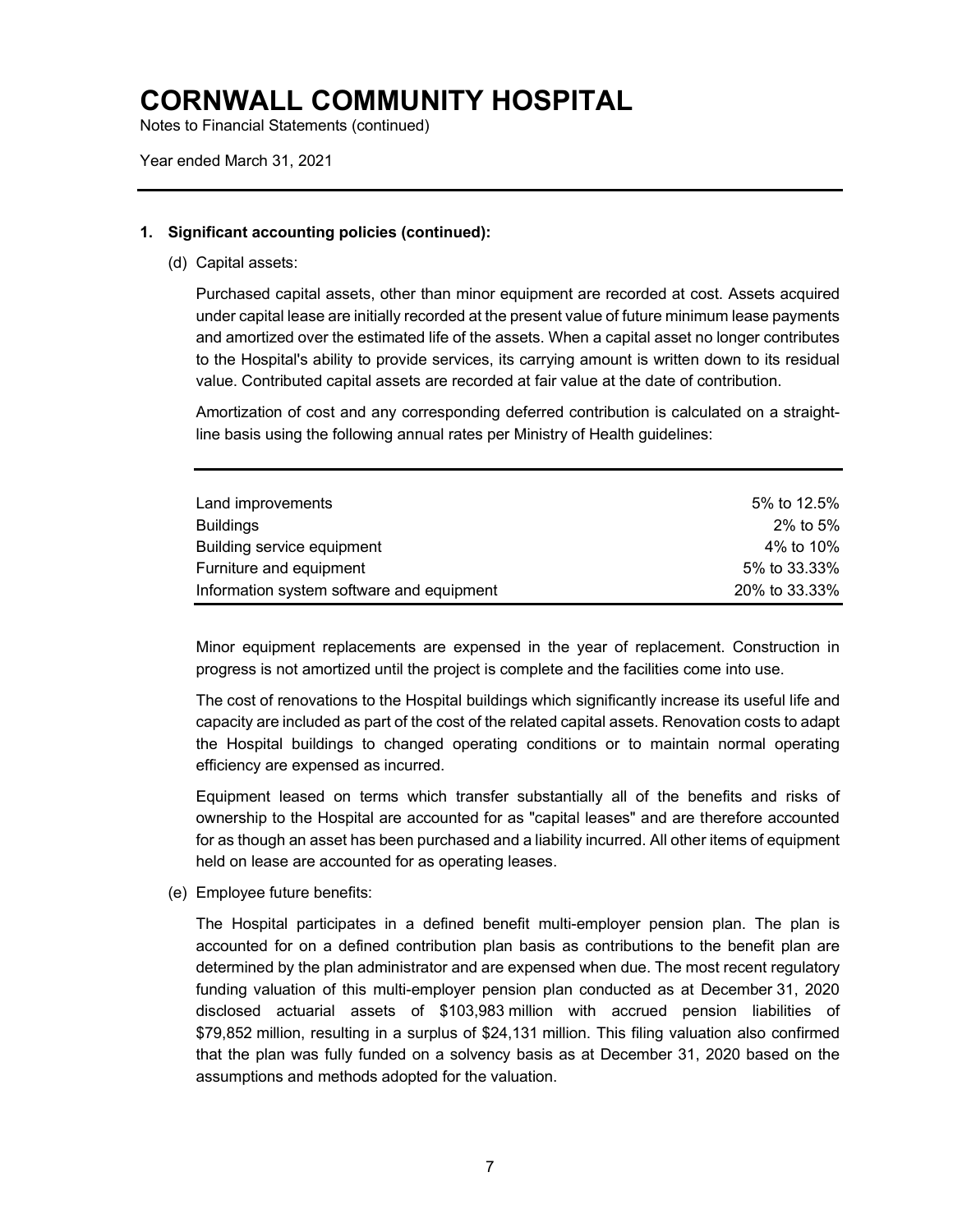Notes to Financial Statements (continued)

Year ended March 31, 2021

#### 1. Significant accounting policies (continued):

(e) Employee future benefits (continued):

The Hospital accrues its obligations under the defined benefit plans as the employees render the services necessary to earn the compensated absences and other retirement benefits. The actuarial determination of the accrued benefit obligations for retirement benefits uses the projected benefit method prorated on service (which incorporates management's best estimate of future salary levels, other cost escalation, retirement ages of employees and other actuarial factors). The most recent actuarial valuation of the benefit plans was as of March 31, 2021, and the next required valuation will be as of March 31, 2024.

Actuarial gains (losses) on the accrued benefit obligation arise from differences between actual and expected experience and from changes in the actuarial assumptions used to determine the accrued benefit obligation. The net accumulated actuarial gains (losses) are amortized over the average remaining service period of active employees. The average remaining service period of the active employees covered by the other retirement benefits plan is 9.8 years (2020 - 8.15 years).

Past service costs arising from plan amendments are recognized immediately in the period the plan amendments occur.

(f) Financial instruments:

Financial instruments are recorded at fair value on initial recognition. Derivative instruments and equity instruments that are quoted in an active market are recorded at fair value. All other financial instruments are subsequently recorded at cost or amortized cost unless management has elected to carry the instruments at fair value. Management has not elected to subsequently record financial instruments at fair value.

Unrealized changes in fair value are recognized in the Statement of Remeasurement Gains and Losses until they are realized when they are transferred to the Statement of Operations.

Transaction costs incurred on the acquisition of financial instruments measured subsequently at fair value are expensed as incurred.

All financial assets are assessed for impairment on an annual basis. When a decline is determined to be other than temporary, the amount of the loss is reported in the Statement of Operations and any unrealized gain is adjusted through the Statement of Remeasurement Gains and Losses.

When the asset is sold, the unrealized gain and losses previously recognized in the Statement of Remeasurement Gains and Losses are reversed and recognized in the Statement of Operations.

Long-term debt is recorded at amortized cost. Interest rate swaps are recorded at fair value.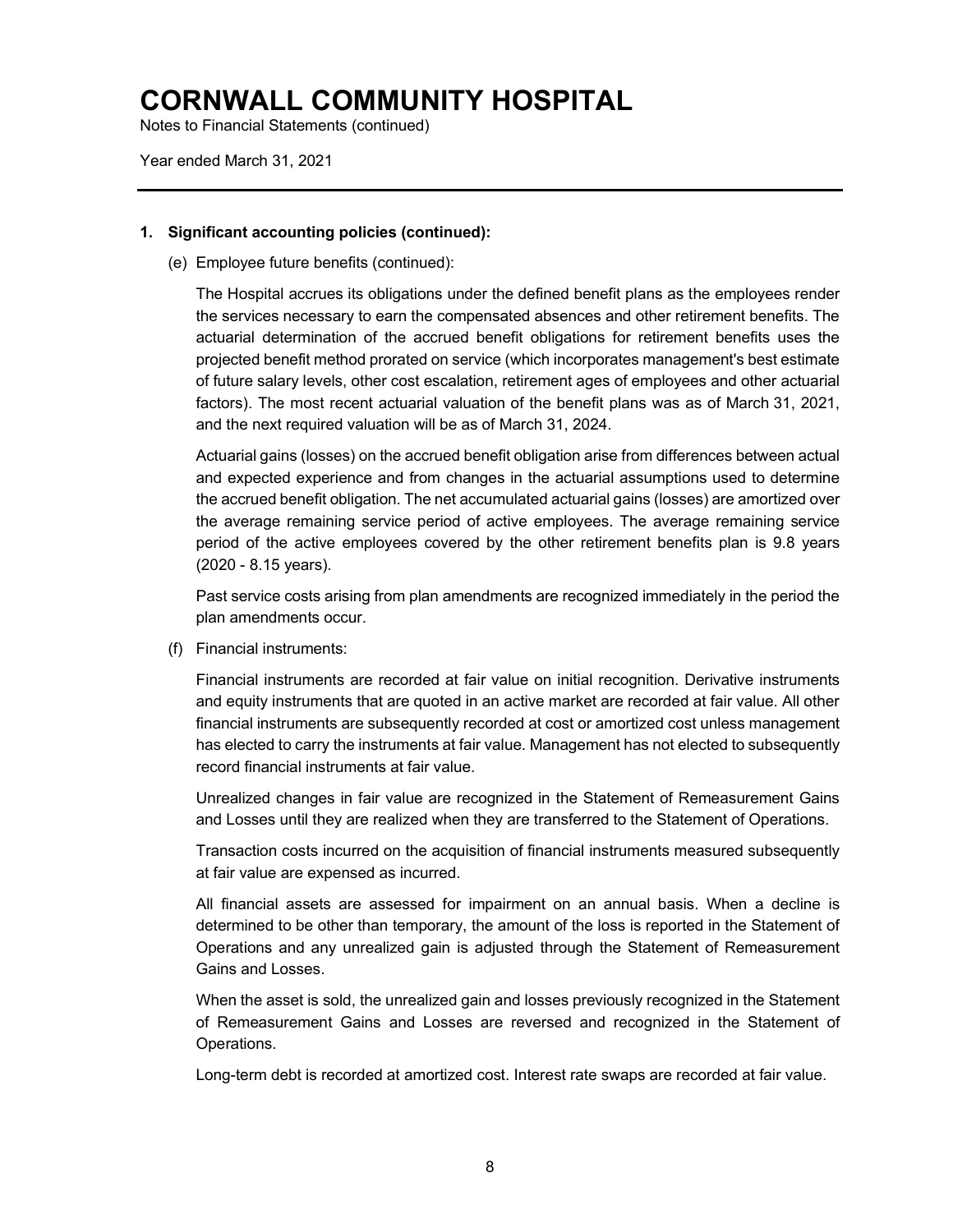Notes to Financial Statements (continued)

Year ended March 31, 2021

#### 1. Significant accounting policies (continued):

(f) Financial instruments (continued):

The Public Sector Accounting Standards require an organization to clarify fair value measurements using a fair value hierarchy, which includes three levels of information that may be used to measure fair value:

Level 1 – Unadjusted quoted market prices in active markets for identical assets or liabilities;

Level  $2$  – Observable or corroborated inputs, other than level 1, such as quoted prices for similar assets or liabilities in inactive markets or market data for substantially the full term of the assets or liabilities; and

Level 3 - Unobservable inputs that are supported by little or no market activity and that are significant to the fair value of the assets and liabilities.

(g) Use of estimates:

The preparation of financial statements requires management to make estimates and assumptions that affect the reported amounts of assets and liabilities, and disclosure of contingent assets and liabilities, at the date of the financial statements and the reported amounts of revenue and expenses during the period. Amounts subject to estimates include employee future benefit obligations and the carrying value of capital assets. Actual results could differ from those estimates.

### 2. Short-term loan:

The Hospital has an available non-revolving term facility of \$6,000,000 with its lenders, of which \$Nil was drawn against at March 31, 2021 (2020 - \$Nil). This line of credit is unsecured and bears interest at the lender's prime rate.

The Hospital also maintains an ongoing \$2,000,000 revolving lease line of credit, whose main purpose is the financing of major equipment, of which \$Nil (2020 - \$Nil) was drawn against at year end.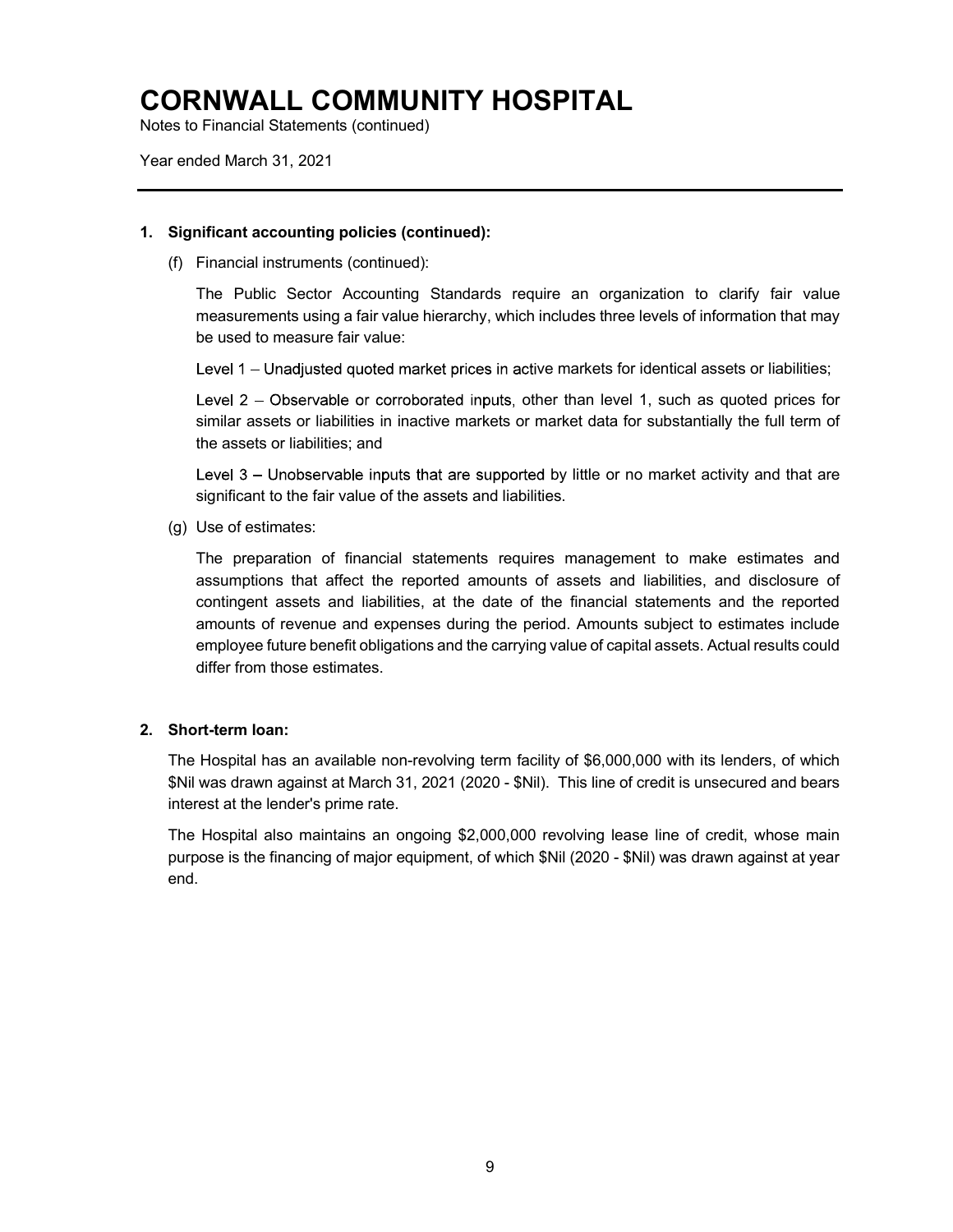Notes to Financial Statements (continued)

### 3. Accounts receivable:

Accounts receivable are comprised of the following items:

|                                                                                      | 2021                                     |   | 2020                   |
|--------------------------------------------------------------------------------------|------------------------------------------|---|------------------------|
| Ministry of Health (Ontario Health)<br>Ontario Health Insurance Plan (OHIP)<br>Other | 9,382,245<br>S<br>1,120,269<br>3,672,689 | S | 1,477,090<br>2,964,381 |
|                                                                                      | 14, 175, 203                             |   | 4,441,471              |
| Less allowance for doubtful accounts receivable                                      | 107.509                                  |   | 298.843                |
|                                                                                      | 14,067,694                               |   | 4,142,628              |

### 4. Restricted cash:

Restricted cash is comprised of the following items:

|                                | 2021          | 2020          |
|--------------------------------|---------------|---------------|
| Cash related to capital        | \$<br>460,000 | \$            |
| Cash related to endowment fund | 209,010       | 209,010       |
|                                | 669,010       | 209,010       |
| Less current portion           | 460,000       |               |
|                                | \$<br>209,010 | \$<br>209,010 |

### 5. Capital assets:

Capital assets are comprised of the following items:

|                                                                                                                                                        | Cost                                                                              | Accumulated<br>amortization                                          |   | 2021<br>Net book<br>value                                     |      | 2020<br>Net book<br>value                                             |
|--------------------------------------------------------------------------------------------------------------------------------------------------------|-----------------------------------------------------------------------------------|----------------------------------------------------------------------|---|---------------------------------------------------------------|------|-----------------------------------------------------------------------|
| Land<br>Land improvements<br><b>Buildings</b><br>Building service equipment<br>Furniture and equipment<br>Information system software<br>and equipment | \$<br>482,402<br>606,535<br>103,726,165<br>44,066,044<br>49,918,479<br>17,803,594 | \$<br>606,535<br>31,897,722<br>17,609,454<br>41,641,259<br>8,996,011 | S | 482,402<br>71,828,443<br>26,456,590<br>8,277,220<br>8,807,583 | - \$ | 482,402<br>868<br>75,064,176<br>27,696,029<br>7,784,596<br>10,155,718 |
|                                                                                                                                                        | \$216,603,219                                                                     | \$100,750,981                                                        |   | \$115,852,238                                                 |      | \$121,183,789                                                         |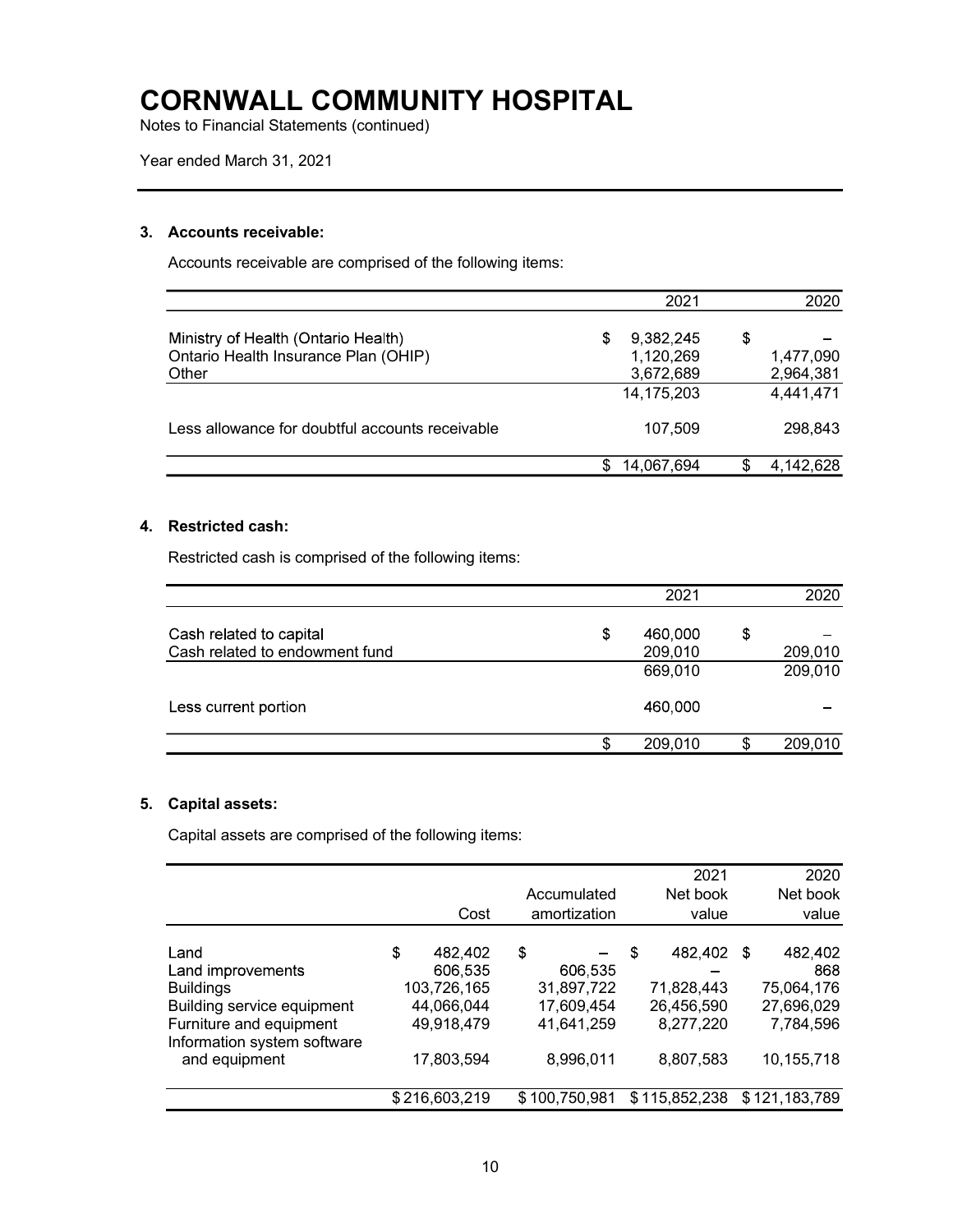Notes to Financial Statements (continued)

Year ended March 31, 2021

#### 5. Capital assets (continued):

Cost and accumulated amortization of capital assets at March 31, 2020 amounted to \$213,060,901 and \$91,877,112, respectively.

#### 6. Accounts payable and accrued liabilities:

Accounts payable are comprised of the following items:

|                                                                                                                    | 2021                                                | 2020                                            |
|--------------------------------------------------------------------------------------------------------------------|-----------------------------------------------------|-------------------------------------------------|
| Salaries and wages<br>Vacation and banked time<br>Pay equity liability<br>Accounts payable and accrued liabilities | 5,733,685<br>S<br>1,985,746<br>52.605<br>16,382,424 | 4.062.858<br>1,276,366<br>525,224<br>10,260,245 |
|                                                                                                                    | 24.154.460                                          | 16,124,693                                      |

#### 7. Employee future benefits:

The Hospital provides extended health care, dental and life insurance to certain employees. An independent actuarial study of the post-retirement and post-employment benefits has been undertaken. The most recent valuation of employee future benefits was completed as at March 31, 2021. The next valuation of the plan is effective March 31, 2024.

The significant actuarial assumptions adopted in estimating the Hospital's accrued benefit obligation are as follows:

|                            | 2021  | 2020  |
|----------------------------|-------|-------|
|                            |       |       |
| Discount rate              | 3.21% | 3.29% |
| Salary increases           | 2.50% | 2.50% |
| Inflation                  | 2.00% | 2.00% |
| Dental benefits escalation | 2.50% | 2.50% |
| Health benefits escalation | 4.00% | 4.00% |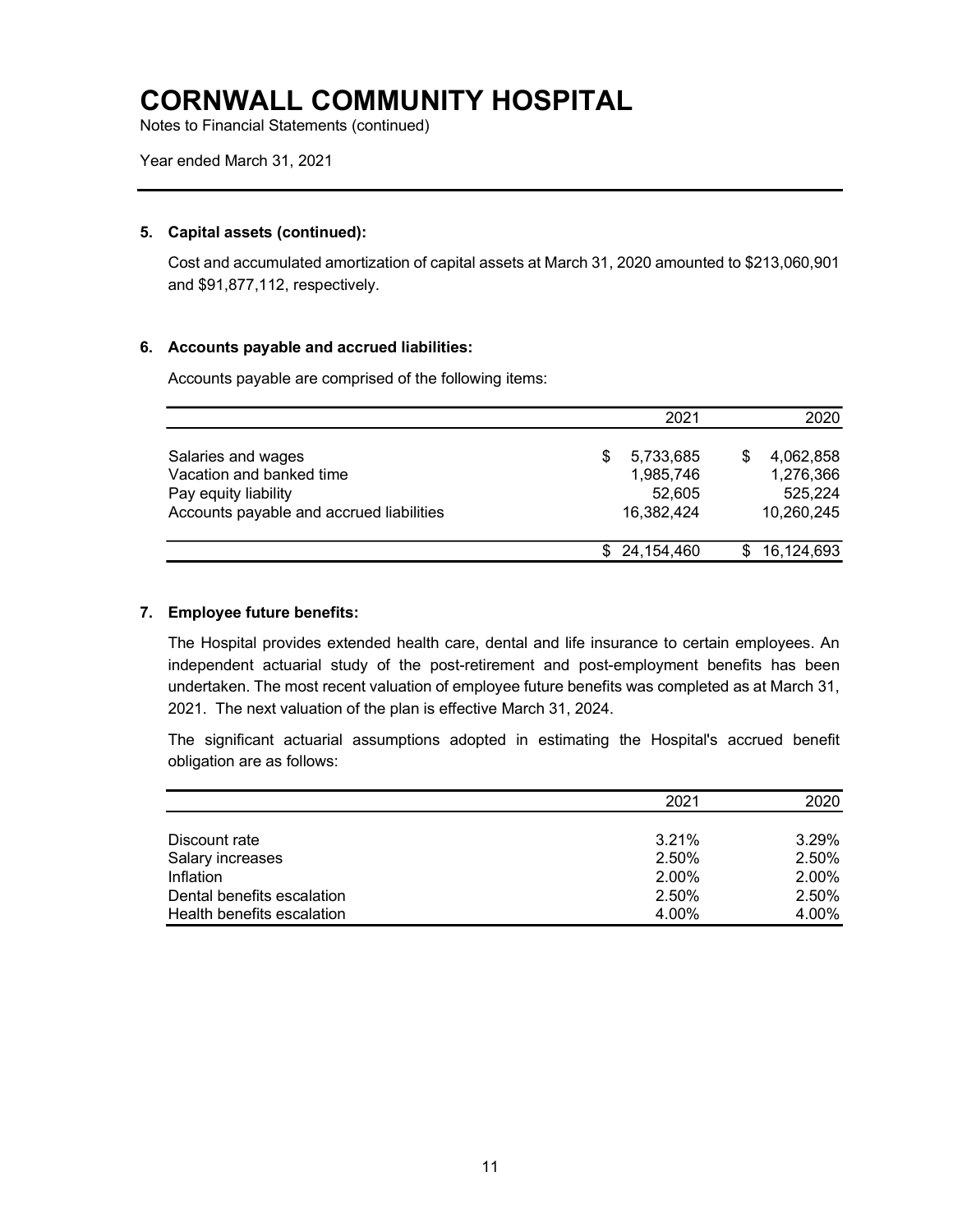Notes to Financial Statements (continued)

### 7. Employee future benefits (continued):

The continuity of the Hospital's accrued benefit obligation is as follows:

|                                                                                                    |     | 2021                                           | 2020                                          |
|----------------------------------------------------------------------------------------------------|-----|------------------------------------------------|-----------------------------------------------|
| Accrued benefit obligation, opening balance                                                        | \$  | 6,362,178                                      | \$<br>6,733,407                               |
| Current service costs<br>Interest on accrued benefit obligation<br>Benefits paid<br>Actuarial gain |     | 253,141<br>206,735<br>(362, 184)<br>(356, 940) | 274,530<br>211,650<br>(478, 353)<br>(379,056) |
| Accrued benefit obligation, closing balance                                                        | \$. | 6,102,930                                      | 6,362,178                                     |

Reconciliation of the accrued benefit obligation to the accrued benefit liability is as follows:

|                                                          |    | 2021                 | 2020                      |
|----------------------------------------------------------|----|----------------------|---------------------------|
| Accrued benefit obligation<br>Unamortized actuarial gain | \$ | 6,102,930<br>376.973 | \$<br>6,362,178<br>22,834 |
| Accrued benefit liability                                |    | 6,479,903            | 6,385,012                 |
| Less: current portion of benefit liability               |    | 457.074              | 533,052                   |
| Long-term portion of employee future benefits            |    | 6,022,829            | 5,851,960                 |
| Add: EORLA vested employees                              |    | 58,873               | 62,555                    |
|                                                          | S  | 6,081,702            | \$<br>5,914,515           |

### 8. Long-term debt:

|                                                                                                                               | 2021            |   | 2020      |
|-------------------------------------------------------------------------------------------------------------------------------|-----------------|---|-----------|
| Fixed rate term loan bearing interest at 2.12%,<br>payable in blended monthly payments of<br>\$107,000, due November 27, 2023 | \$<br>3,770,000 | S | 5.134.000 |
| Fixed rate term loan bearing interest at 2.66%,<br>payable in blended month payments of<br>\$11,000, due December 18, 2041    | 4,108,000       |   | 4,254,000 |
|                                                                                                                               | 7,878,000       |   | 9,388,000 |
| Less current portion                                                                                                          | 1,540,000       |   | 1,510,000 |
|                                                                                                                               | 6.338.000       |   | 7.878.000 |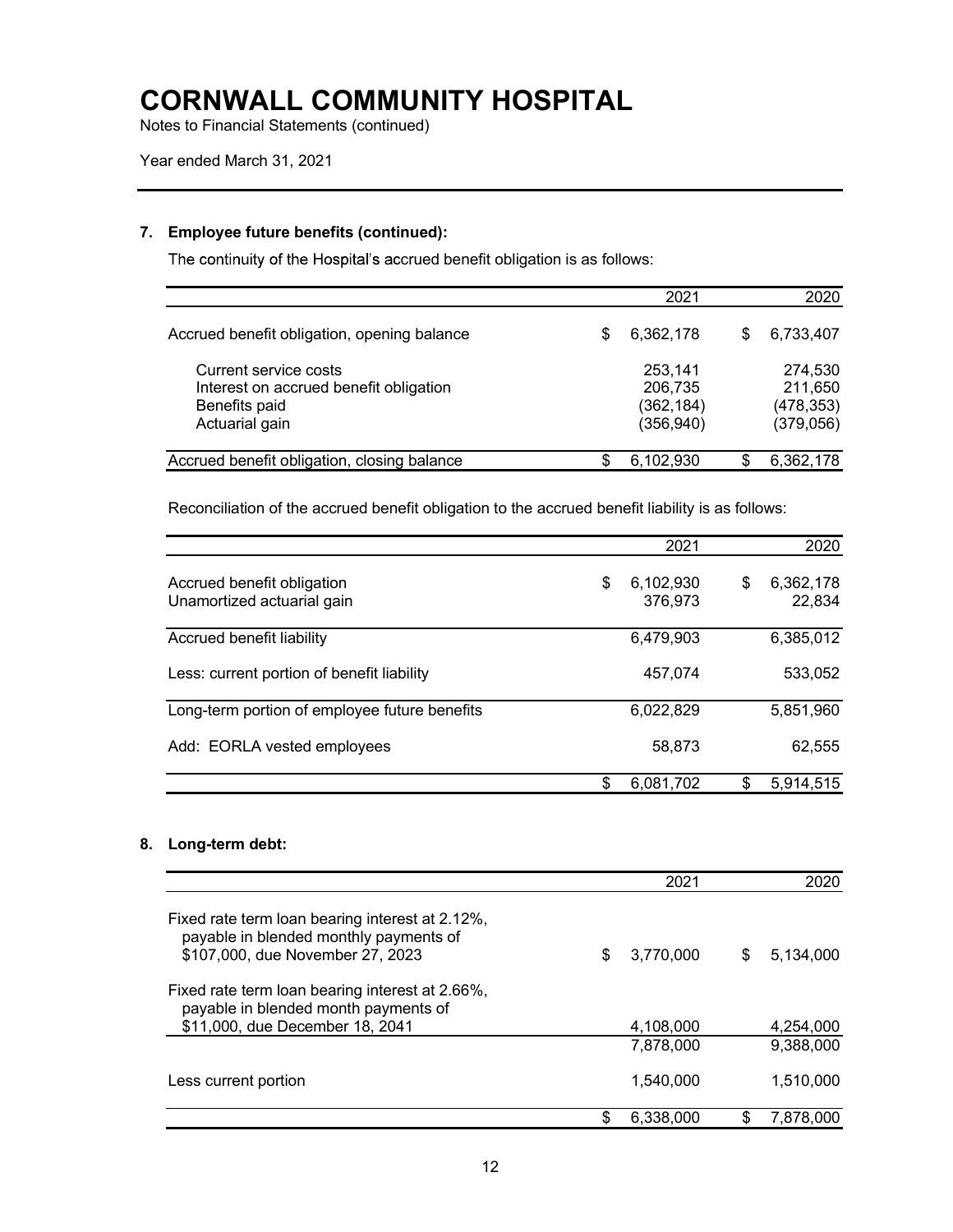Notes to Financial Statements (continued)

Year ended March 31, 2021

### 8. Long-term debt (continued):

The Hospital has entered into interest rate swap agreements to manage the volatility of interest rates. The maturity date of the interest rate swaps are the same as the maturity dates of the associated loans.

The fair value of the interest rate swaps at March 31, 2021 is in a net unfavorable position of \$17,494 which is recorded on the Statement of Financial Position (2020 - \$353,560). The current year impact of the change in fair value of the interest rate swaps is an unrealized gain on the Statement of Remeasurement Gains and Losses of \$336,066 (2020 – unrealized loss of \$396,394).

The fair value of the interest rate swaps has been determined using Level 3 of the fair value hierarchy. The fair value of interest rate swaps is based on broker quotes. Those quotes are tested for reasonableness by discounting estimated future cash flows based on the terms and maturity of each contract and using market interest rates for a similar instrument at the measurement date.

Future principal payments required on all long-term debt for the next five years and thereafter are as follows:

| 2022       | \$<br>1,540,000 |
|------------|-----------------|
| 2023       | 1,572,000       |
| 2024       | 1,119,000       |
| 2025       | 162,000         |
| 2026       | 166,000         |
| Thereafter | 3,319,000       |
|            | \$<br>7,878,000 |

#### 9. Deferred capital contributions:

Deferred capital contributions related to capital assets represent the unspent and unamortized amount of donations and grants received for the purchase of capital assets. The amortization of capital contributions is recorded as revenue in the Statement of Operations.

|                                                                                                                                                                           | 2021                                                   | 2020                                    |
|---------------------------------------------------------------------------------------------------------------------------------------------------------------------------|--------------------------------------------------------|-----------------------------------------|
| Balance, beginning of year<br>Additional donations and grants received<br>Less amounts amortized to revenue for the current year<br>Less gain on disposal of funded asset | \$105,308,365<br>2,692,230<br>(6,806,359)<br>(11, 576) | \$110,990,984<br>984,473<br>(6,667,092) |
| Balance, end of year                                                                                                                                                      | \$101,182,660                                          | \$105,308,365                           |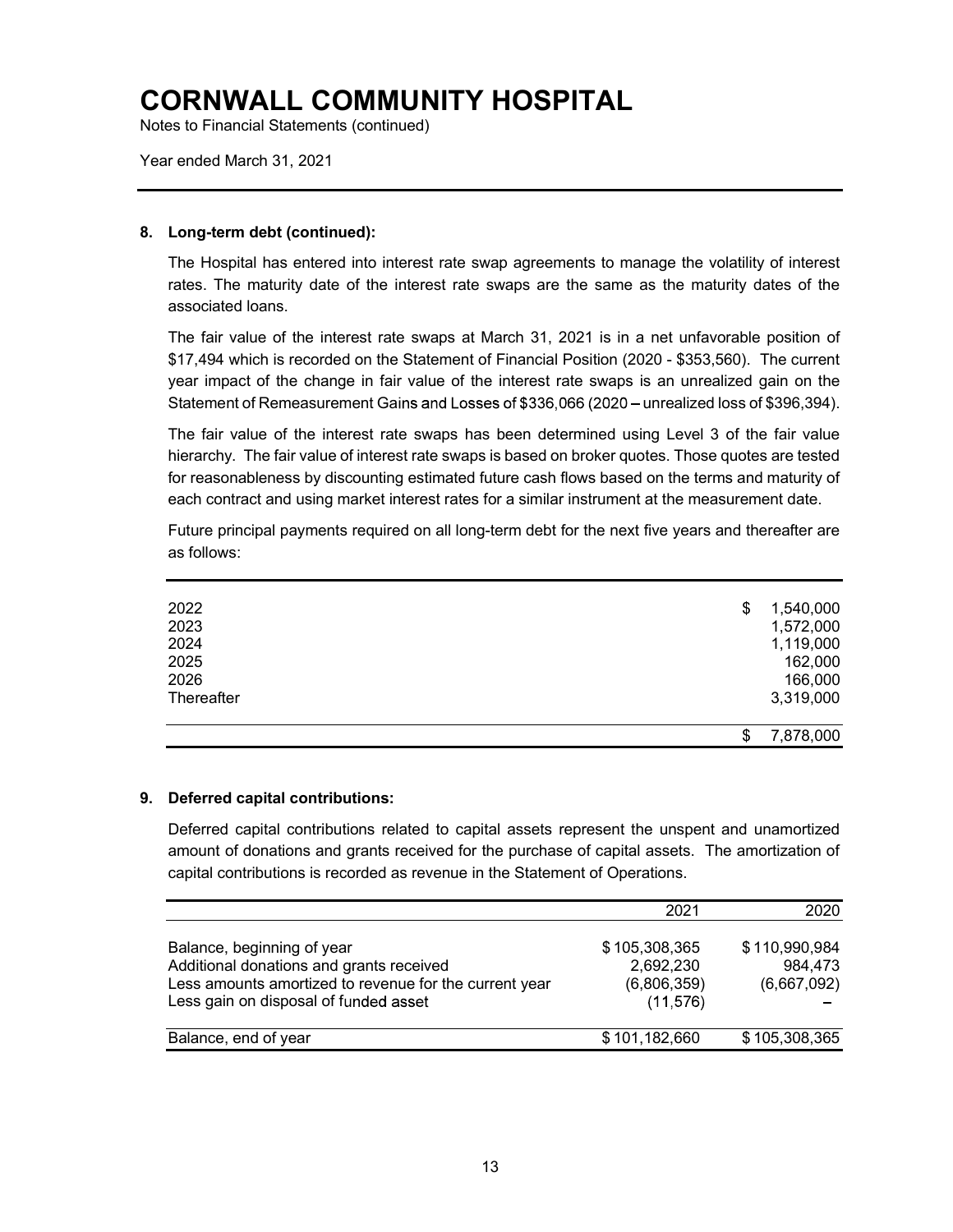Notes to Financial Statements (continued)

### 9. Deferred capital contributions (continued):

The balance of deferred capital contributions related to capital assets consists of the following:

|                                        | 2021          |               |
|----------------------------------------|---------------|---------------|
| Unamortized capital contributions used |               |               |
| to purchase assets                     | \$101,182,660 | \$105,308,365 |

#### 10. Investment in capital assets:

(a) Investment in capital assets is calculated as follows:

|                                                            | 2021                           | 2020                           |
|------------------------------------------------------------|--------------------------------|--------------------------------|
| Capital assets<br>Amounts financed by:                     | \$115,852,238                  | \$121,183,789                  |
| Deferred contributions on capital assets<br>Long-term debt | (101, 182, 660)<br>(7,878,000) | (105, 308, 365)<br>(9,388,000) |
|                                                            | 6,791,578                      | 6,487,424                      |

(b) Change in net assets investment in capital assets is calculated as follows:

|                                                                                                                                                                                                                                         | 2021                                                               | 2020                                                    |
|-----------------------------------------------------------------------------------------------------------------------------------------------------------------------------------------------------------------------------------------|--------------------------------------------------------------------|---------------------------------------------------------|
| Deficiency of revenue over expenses:<br>Amortization of deferred contributions<br>Amortization of capital assets                                                                                                                        | \$<br>6,806,359<br>(9,340,864)                                     | \$<br>6,667,092<br>(9,363,682)                          |
|                                                                                                                                                                                                                                         | \$<br>(2,534,505)                                                  | \$<br>(2,696,590)                                       |
|                                                                                                                                                                                                                                         |                                                                    |                                                         |
|                                                                                                                                                                                                                                         | 2021                                                               | 2020                                                    |
| Net change in investment in capital assets:<br>Purchase of capital assets<br>Amounts funded by deferred contributions<br>Repayment of long-term debt<br>Loss on disposal of capital assets<br>Gain on disposal of funded capital assets | \$<br>4,057,059<br>(2,692,229)<br>1,510,000<br>(47, 747)<br>11,576 | \$<br>2,507,154<br>(984, 473)<br>1,480,000<br>(36, 708) |
|                                                                                                                                                                                                                                         | 2,838,659                                                          | 2,965,973                                               |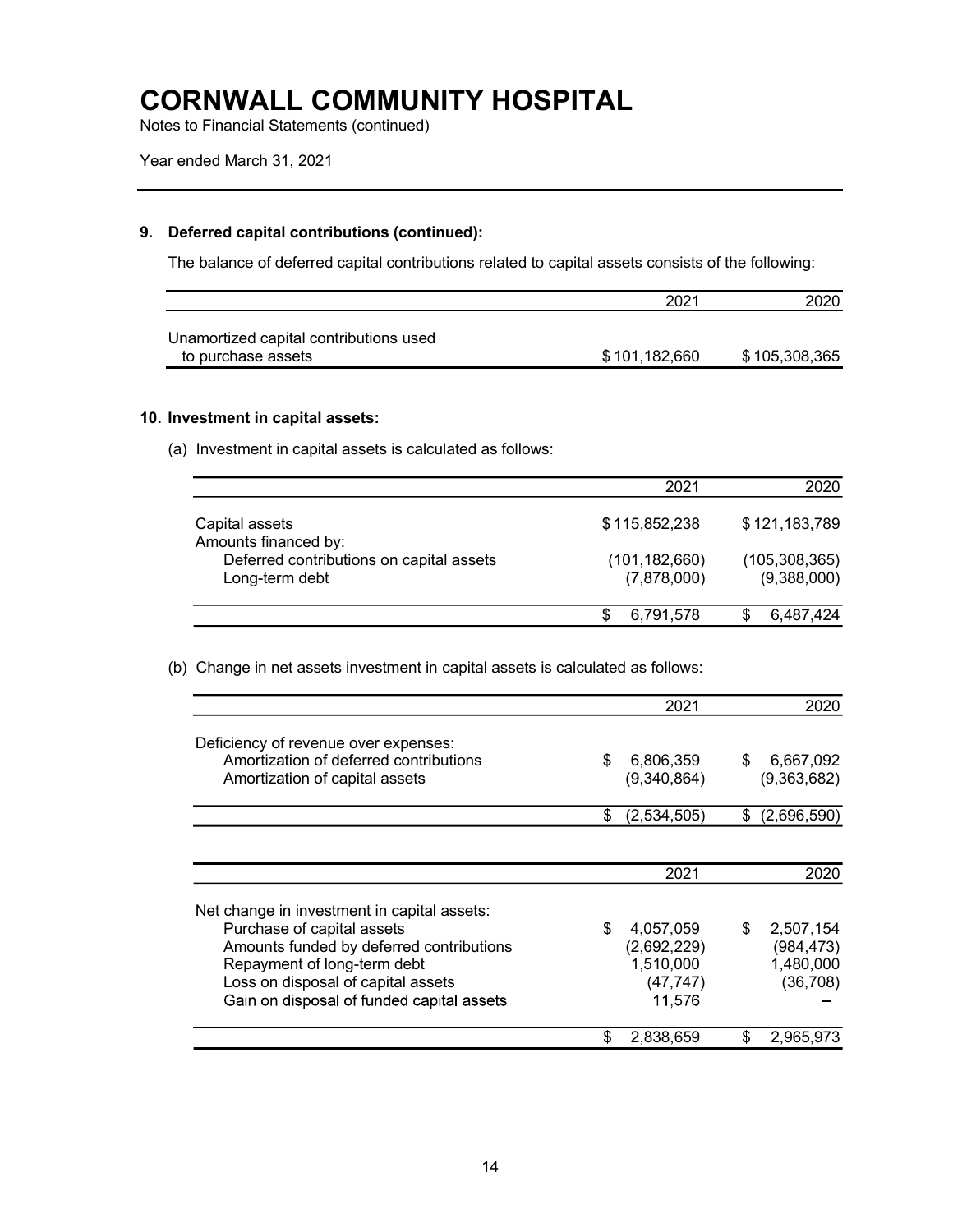Notes to Financial Statements (continued)

Year ended March 31, 2021

#### 11. Restrictions on net assets:

The net assets for endowment purposes are subject to externally imposed restrictions stipulating that the principal be maintained intact. Investment income of \$1,568 (2020 - \$4,590) on the assets is used to offset costs incurred by the Hospital.

### 12. Contingencies and commitments:

- (a) The nature of the Hospital's activities is such that there is usually litigation pending or in prospect at any time. With respect to claims at March 31, 2021, management believes the Hospital has valid defenses and appropriate insurance coverage in place. In the event any claims are successful, management believes that such claims are not expected to have a material effect on the Hospital's financial position.
- (b) On July 1, 1987, a group of health care organizations, ("subscribers"), formed Healthcare Insurance Reciprocal of Canada ("HIROC"). HIROC is registered as a Reciprocal pursuant to Provincial Insurance Acts, which permits persons to exchange with other persons reciprocal contracts of indemnity insurance. HIROC facilitates the provision of liability insurance coverage of health care organizations in the provinces of Ontario, Manitoba, Saskatchewan and Newfoundland. Subscribers pay annual premiums, which are actuarially determined, and are subject to assessment for losses in excess of such premiums, if any, experienced by the group of subscribers for the years in which they were a subscriber. No such assessments have been made to March 31, 2021.

Since its inception in 1987, HIROC has accumulated an un-appropriated surplus, which is the total of premiums paid by all subscribers plus investment income less the obligation for claims reserves and expenses and operating expenses. Each subscriber which has an excess of premium plus investment income over the obligation for their allocation of claims reserves and expenses and operating expenses may be entitled to receive distributions of their share of the un-appropriated surplus at the time such distributions are declared by the Board of Directors of HIROC. There are no distributions receivables from HIROC as of March 31, 2021.

(c) Working capital:

The Hospital has received \$25,420,500 in one-time funding, at the rate of \$8,473,500 per year starting in 2012 and ended in 2015 to improve the working funds deficit position of the Hospital. In order to retain the funding, the Hospital must have an annual balanced budget, and the Hospital must contribute to improving the working fund deficit position to 0% by March 31, 2023.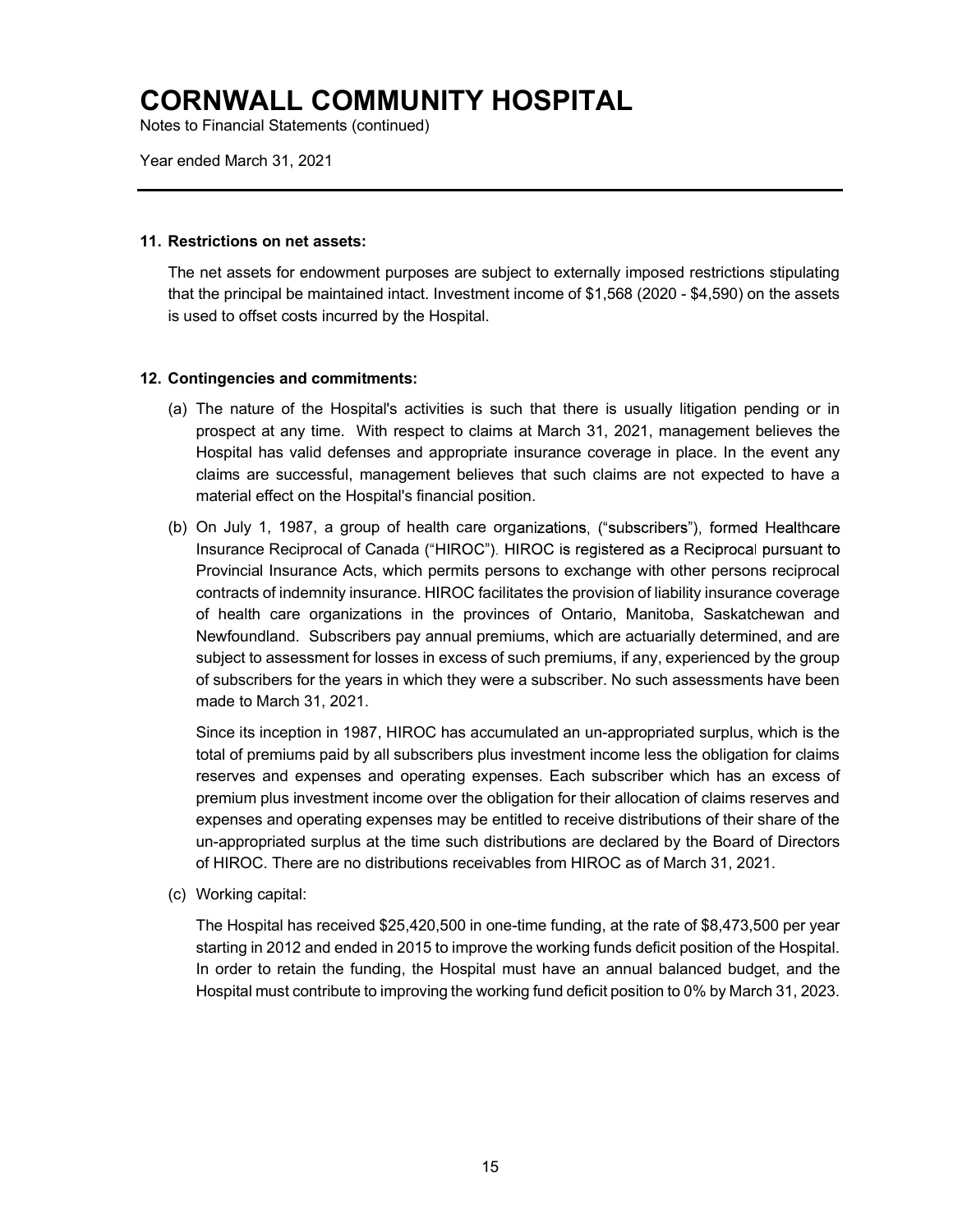Notes to Financial Statements (continued)

Year ended March 31, 2021

#### 12. Contingencies and commitments (continued):

(d) Unspent funds:

In light of the unprecedented and exceptional and ongoing circumstances related to the COVID-19 pandemic, the Hospital is permitted to carry the following unspent funds into fiscal 2022:

- Emergency Mental Health and Addictions of \$96,800
- Emergency COVID-19 Child and Youth Mental Health Supports of \$202,611
- Health Infrastructure Renewal Funding (HIRF) of \$400,000
- Community Infrastructure Renewal Funding (CIRF), project #203484 of \$60,000

It is agreed that the carry-over of these funds will be used for the original intention and will not be repurposed to cover other costs not originally contemplated. These funds will be subject to reconciliation at a future date, with any adjustment reflected in the Hospital's financial statements in the year of settlement.

### 13. Pension costs:

Substantially all of the employees of the Hospital are members of the Healthcare of Ontario Pension Plan (the "Plan"), which is a multi-employer defined benefit pension plan available to all eligible employees of the participating members of the Ontario Hospital Association. Contributions to the plan made during the year by the Hospital on behalf of its employees amounted to \$5,581,977 (2020 - \$5,306,875) and are included in the Statement of Operations.

Pension expense is based on Plan management's best estimates, in consultation with its actuaries, of the amount, required to provide a high level of assurance that benefits will be fully represented by fund assets at retirement, as provided by the Plan. The funding objective is for employer contributions to the Plan to remain a constant percentage of employees' contributions.

Variances between actuarial funding estimates and actual experience may be material and any differences are generally to be funded by the participating members. The Plan's 2020 Annual Report indicates the plan is fully funded at 119%.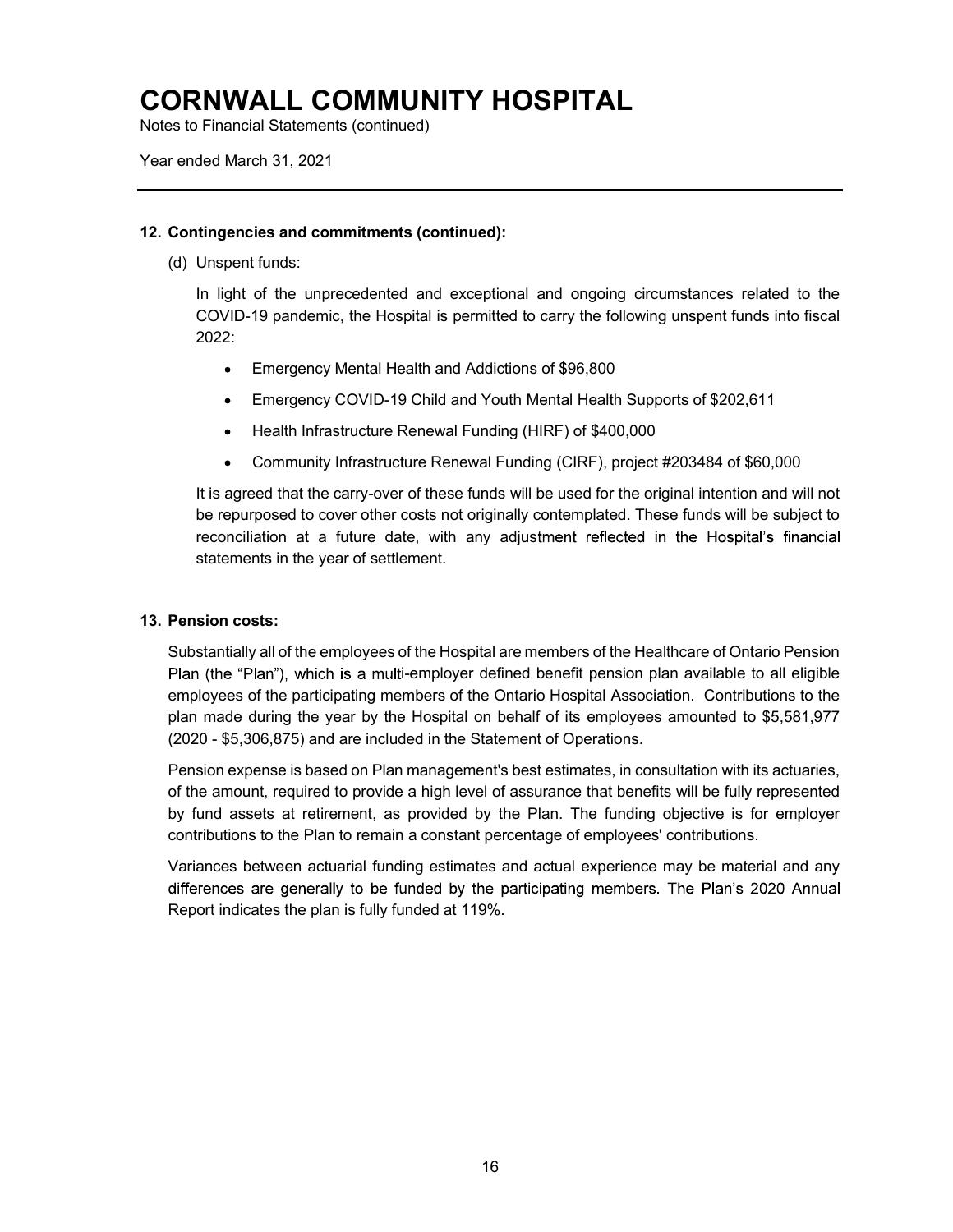Notes to Financial Statements (continued)

### 14. Net changes in non-cash working capital components relating to operations:

|                                                                                                             |     | 2021                                    |    | 2020                             |
|-------------------------------------------------------------------------------------------------------------|-----|-----------------------------------------|----|----------------------------------|
| Decrease (increase) in current assets:                                                                      |     |                                         |    |                                  |
| Accounts receivable<br>Inventories<br>Prepaid expenses                                                      | \$. | (9,925,066)<br>(861, 214)<br>(118, 190) | \$ | 450,979<br>(214, 508)<br>(8,530) |
| Increase (decrease) in current liabilities:<br>Accounts payable and accrued liabilities<br>Deferred revenue |     | 8,029,765<br>1,047,740                  |    | 6,658<br>316,662                 |
| Net change in non-cash working capital                                                                      | S   | (1,826,965)                             | S  | 551.261                          |

#### 15. Related entities:

(a) Cornwall Community Hospital Foundation:

The Hospital has an economic interest, but not control, in Cornwall Community Hospital Foundation (the "Foundation").

The Foundation is incorporated under the Canada Corporations Act and is a registered charity under the Income Tax Act. The Foundation's mandate is to raise funds for the Hospital's programs, medical equipment, expansion and renovation to enhance quality healthcare in the community.

The net assets and results of the operations of the Foundation are not included in the financial statements of the Hospital.

Related party transactions during the year not separately disclosed in the financial statements include an amount of \$327,757 (2020 - \$163,560) that has been received or receivable from the Foundation, which has been recorded as deferred contributions to be used to fund the purchase of equipment for the Hospital.

(b) Auxiliary to the Cornwall Community Hospital:

The net assets and results of the operations of the Auxiliary are not included in the financial statements of the Hospital.

The Hospital has an economic interest in the Auxiliary to the Cornwall Community Hospital by way of the Hospital holding resources that are used by the Auxiliary to produce revenue.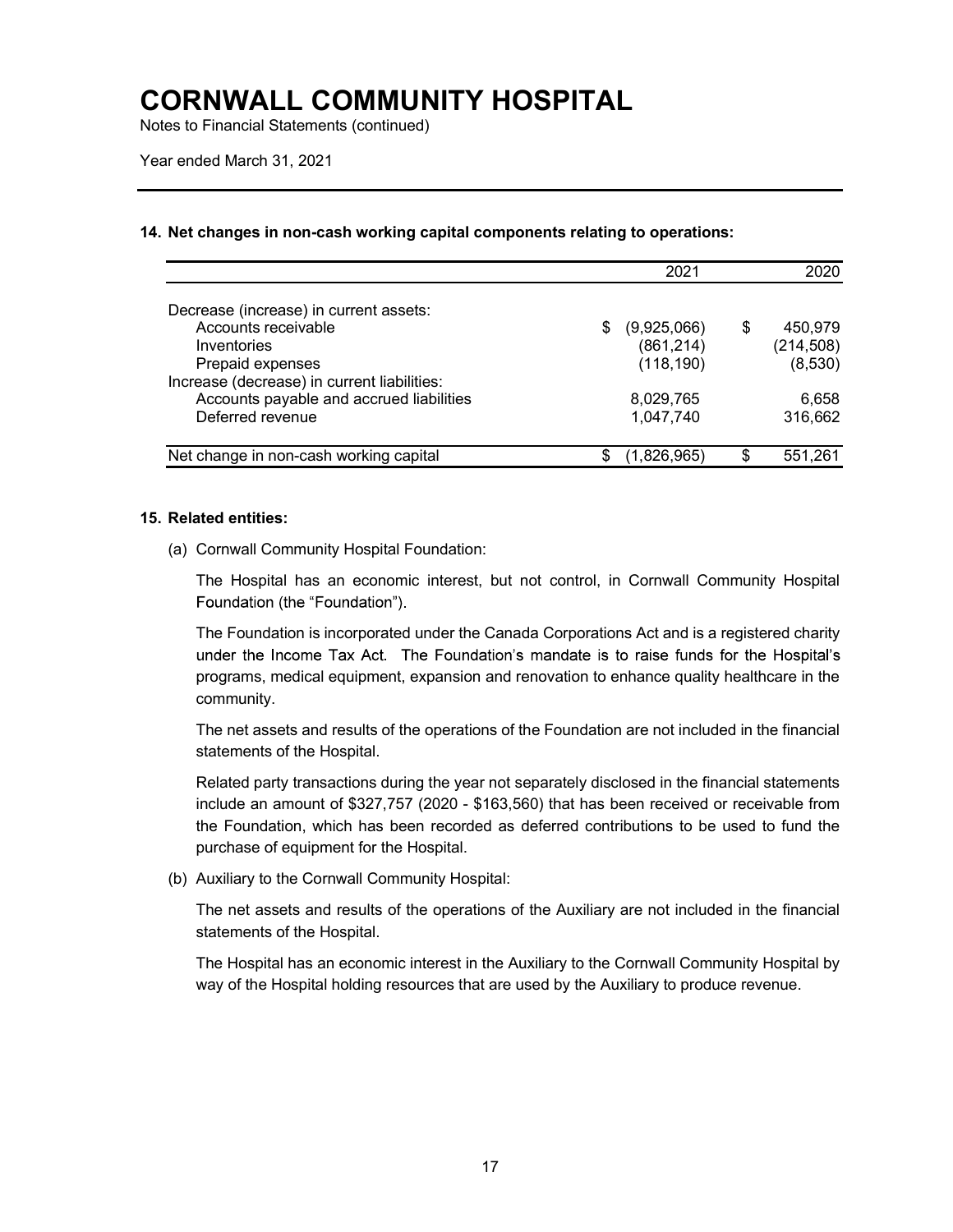Notes to Financial Statements (continued)

Year ended March 31, 2021

#### 15. Related entities (continued):

(c) Eastern Ontario Regional Laboratory Association:

The Hospital has economic interest, but not control, in Eastern Ontario Regional Laboratory Association ("EORLA"). The net assets and results of the operations of EORLA are not included in the financial statements of the Hospital. Services in the amount of \$5,732,041 (2020 - \$5,812,928) were purchased from EORLA and are included in other supplies and expenses on the Statement of Operations. Expenses incurred at the Hospital for items such as salaries and supplies in the amount of \$123,065 (2020 - \$124,349) associated with lab testing are fully recoverable from EORLA, of which, \$17,338 (2020 - \$11,292) is included in accounts receivable as at March 31, 2021.

### 16. Financial risks and concentration of credit risk:

(a) Credit risk:

Credit risk refers to the risk that counterparty may default on its contractual obligations resulting in a financial loss. The Hospital is exposed to credit risk with respect to the accounts receivable and cash.

The Hospital assesses, on a continuous basis, accounts receivable and provides for any amounts that are not collectible in the allowance for doubtful accounts. The maximum exposure to credit risk of the Hospital at March 31, 2021 is the carrying value of these assets.

The carrying amount of accounts receivable is valued with consideration for an allowance for doubtful accounts. The amount of any related impairment loss is recognized in the Statement of Operations. Subsequent recoveries of impairment losses related to accounts receivable are credited to the Statement of Operations.

There have been no significant changes to the credit risk exposure from 2020.

(b) Liquidity risk:

Liquidity risk is the risk that the Hospital will be unable to fulfill its obligations on a timely basis or at a reasonable cost. The Hospital manages its liquidity risk by monitoring its operating requirements. The Hospital prepares budget and cash forecasts to ensure it has sufficient funds to fulfill its obligations.

Accounts payable and accrued liabilities are generally due within 60 days of receipt of an invoice.

There have been no significant changes to the liquidity risk exposure from 2020.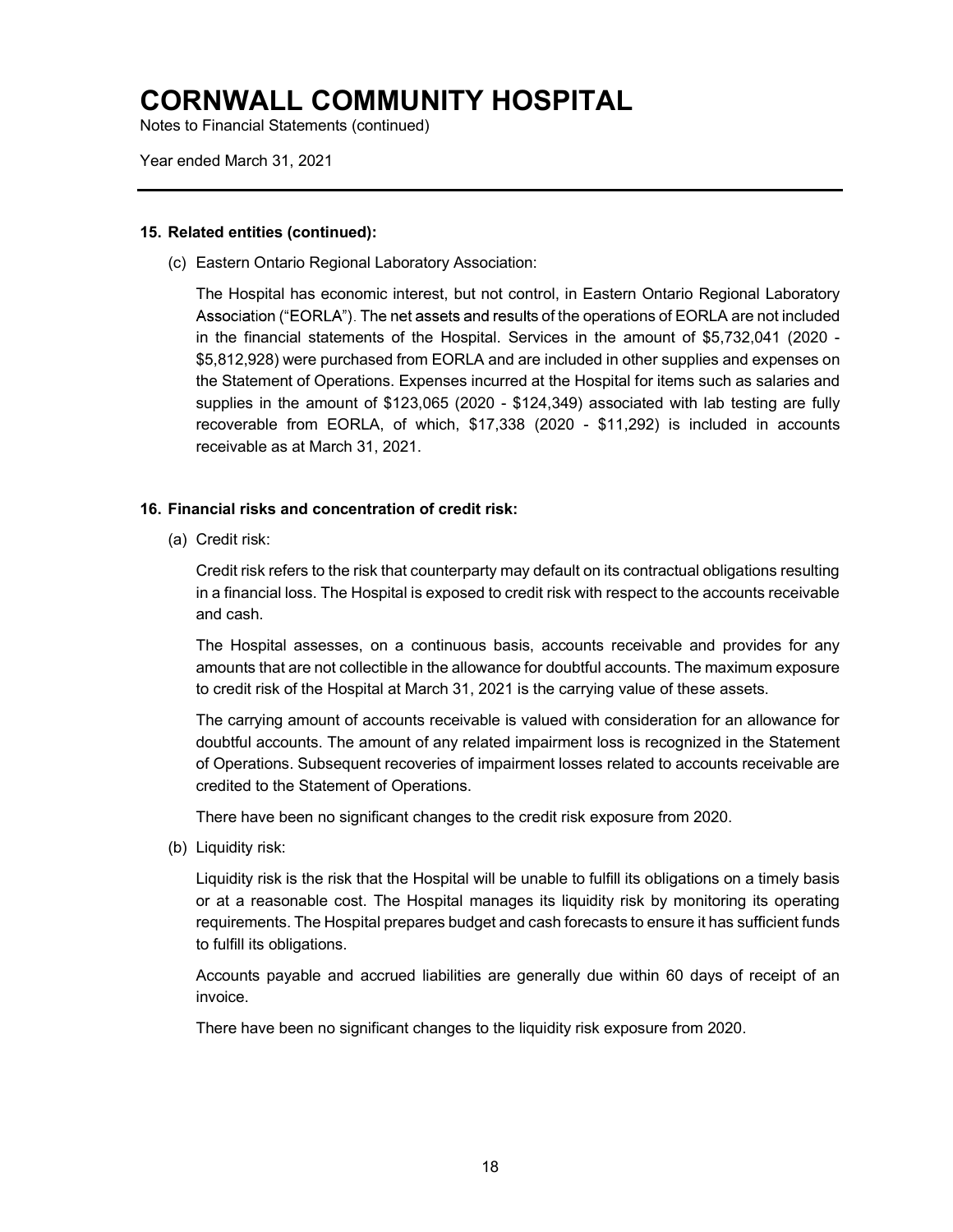Notes to Financial Statements (continued)

Year ended March 31, 2021

#### 16. Financial risks and concentration of credit risk (continued):

(c) Market risk:

Market risk is the risk that changes in market prices, such as foreign exchange rates or interest rates will affect the Hospital's income or the value of its holdings of financial instruments. The objective of market risk management is to control market risk exposures within acceptable parameters while optimizing return on investment.

(d) Interest rate risk:

Interest rate risk is the risk that the fair value of future cash flows or a financial instrument will fluctuate because of changes in the market interest rates.

Financial assets and financial liabilities with variable interest rates expose the Hospital to cash flow interest rate risk. The Hospital is exposed to this risk through its interest bearing term loans payable and its interest rate swaps.

The Hospital mitigates interest rate risk on its term loans through derivative financial instruments (interest rate swaps) that exchanges the variable rate inherent in the term loan for a fixed rate (see note 8). Therefore, fluctuations in market interest rates would not impact future cash flows and operations relating to the term debt.

There has been no change to the interest rate risk exposure from 2020.

### 17. Diabetes education program:

Included in Patient Care Ministry of Health revenue is funding in the amount of \$372,838 (2020 - \$372,838) intended for the Diabetes Education Program. The expenses for this program totaled \$397,364 (2020 - \$403,311) which includes \$397,164 (2020 - \$403,303) for salaries, and \$200 (2020 - \$8) for supplies and sundry expenses. The program deficit of \$24,526 (2020 - \$30,473) was covered with hospital base funding.

### 18. Ministry of Health pandemic funding:

In connection with the ongoing coronavirus pandemic ("COVID-19"), the Ministry of Health ("Ministry") has announced a number of funding programs intended to assist hospitals with incremental operating and capital costs and revenue decreases resulting from COVID-19. In addition to these funding programs, the Ministry is also permitting hospitals to redirect unused funding from certain programs towards COVID-19 costs, revenue losses and other budgetary pressures through a broad-based funding reconciliation.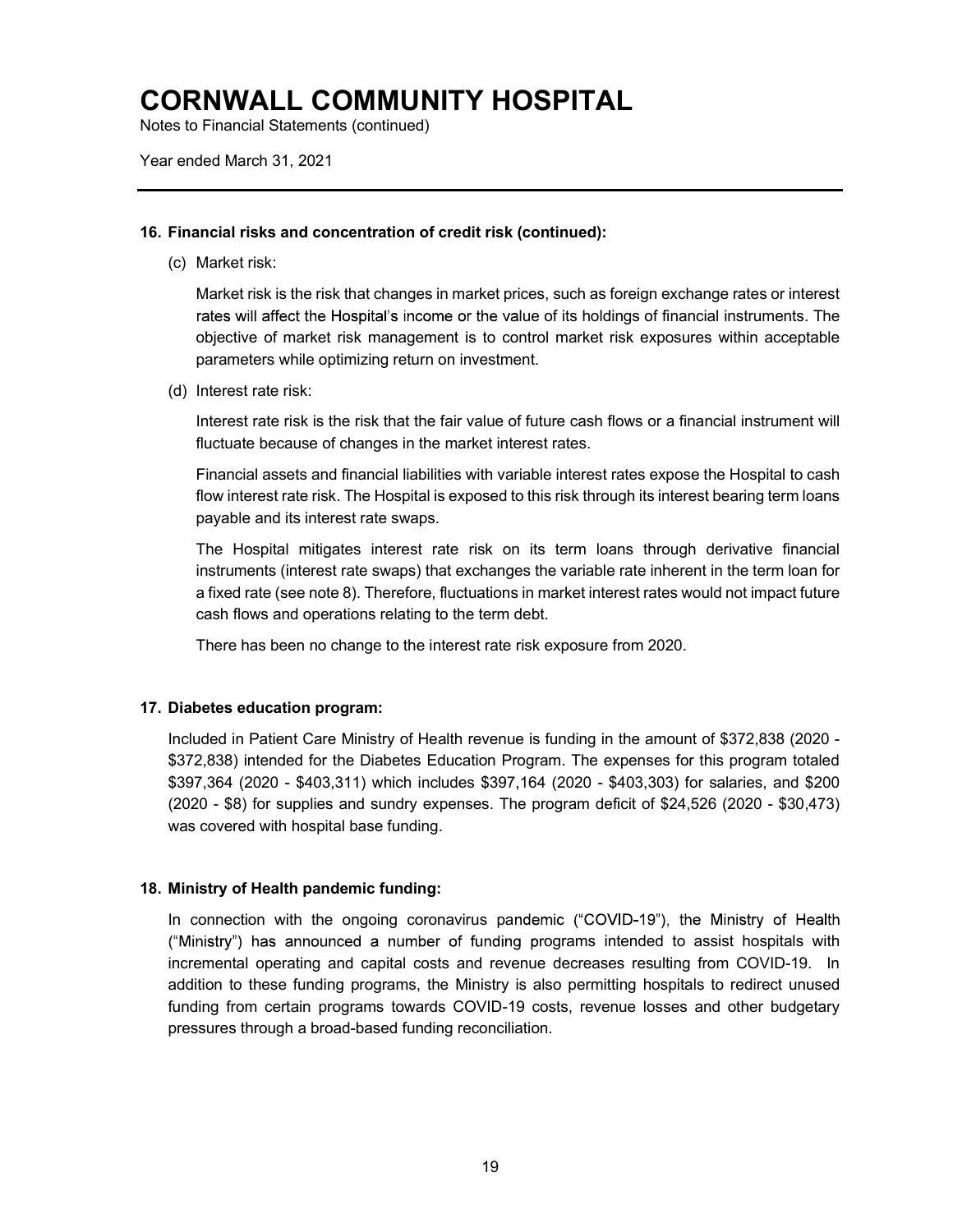Notes to Financial Statements (continued)

Year ended March 31, 2021

#### 18. Ministry of Health pandemic funding (continued):

While the Ministry has provided guidance with respect to the maximum amount of funding potentially available to the Hospital, as well as criteria for eligibility and revenue recognition, this guidance continues to evolve and is subject to revision and clarification subsequent to the time of approval of these financial statements. The Ministry has also indicated that all funding related to COVID-19 is subject to review and reconciliation, with the potential for adjustments during the subsequent fiscal year.

Management's estimate of Ministry revenue for COVID-19 is based on the most recent guidance provided by Ministry and the impacts of COVID-19 on the Hospital's operations, revenues and expenses. Any adjustments to Management's estimate of Ministry revenues will be reflected in the Hospital's financial statements in the year of settlement.

Details of the Ministry funding for COVID-19 recognized as revenue in the current year are summarized below:

| Funding for incremental COVID-19 operating expenses<br>Funding for revenue losses resulting from COVID-19<br>Funding for pandemic pay<br>Funding for temporary physician funding<br>Funding for temporary wage enhancement<br>Funding for pandemic pay (other votes) | S | 6,744,749<br>2,147,019<br>1,991,919<br>1,026,555<br>110,279<br>64,936 |
|----------------------------------------------------------------------------------------------------------------------------------------------------------------------------------------------------------------------------------------------------------------------|---|-----------------------------------------------------------------------|
|                                                                                                                                                                                                                                                                      |   | \$12,085,457                                                          |

In addition to the above, the Hospital has also recognized \$1,175,700 in Ministry funding for COVID-19 related capital expenditures, which has been recorded as an additional to deferred capital contributions during the year.

### 19. Ministry of Health working funds initiative:

In March 2021, the Hospital was advised that it was eligible for one-time funding to address its working capital deficit. The Hospital is eligible to receive this funding based on defined eligibility criteria with the stipulation that the funding will only be used to reduce the deficit and is not to be used for operating purposes.

As at the date of approval of these financial statements, the Ministry has provided a preliminary estimate of working capital funding and has indicated that the final amount of funding is subject to further analysis and validation by the Ministry. Any future adjustments to working capital funding will be reflected in the Hospital's financial statements in the year of settlement.